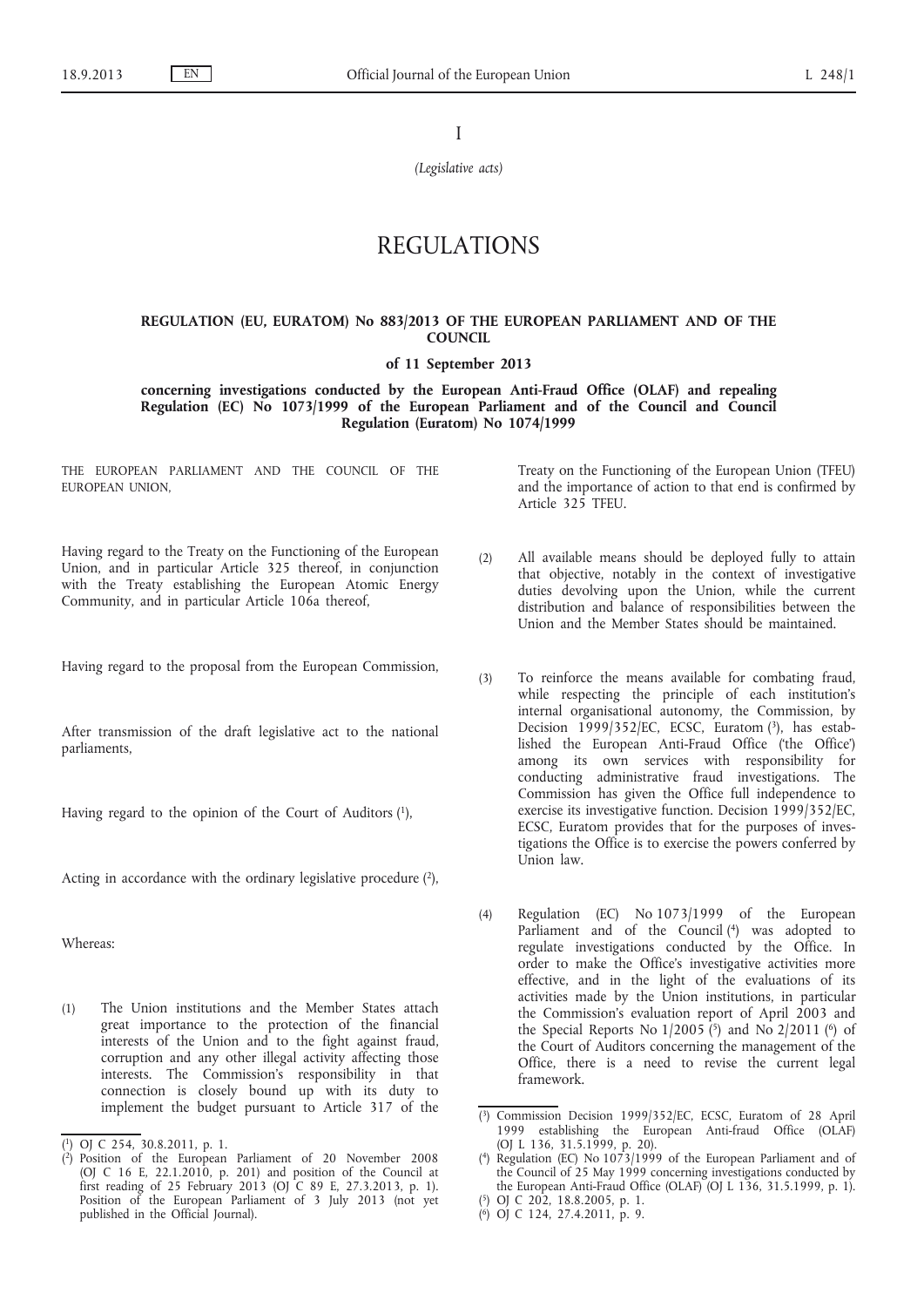- (5) The Office's mandate should comprise the conduct of investigations within the institutions, bodies, offices and agencies established by, or on the basis of, the Treaties ('institutions, bodies, offices and agencies') and the exercise of the power of investigation conferred on the Commission by the relevant Union acts, as well as providing the Member States with assistance from the Commission in organising close and regular cooperation between their competent authorities. The Office should also contribute to the design and development of methods for preventing and combating fraud, corruption and any other illegal activity affecting the financial interests of the Union, based on its operational practice in this field.
- (6) The responsibility of the Office as set up by the Commission also extends beyond the protection of financial interests to include all activities relating to safeguarding Union interests against irregular conduct liable to result in administrative or criminal proceedings.
- (7) This Regulation should apply without prejudice to more extensive protection which may derive from the provisions of the Treaties.
- (8) Given the need to step up the fight against fraud, corruption and any other illegal activity affecting the financial interests of the Union, the Office should be able to conduct internal investigations in all the institutions, bodies, offices and agencies.
- (9) In the context of external investigations, the Office should be entrusted with the exercise of the powers conferred on the Commission by Council Regulation (Euratom, EC) No 2185/96 of 11 November 1996 concerning on-the-spot checks and inspections carried out by the Commission in order to protect the European Communities' financial interests against fraud and other irregularities  $(1)$ . The Office should also be allowed to exercise the other powers conferred on the Commission to conduct on-the-spot checks and inspections in the Member States, notably for the purpose of detecting irregularities as required by Article 9 of Council Regulation (EC, Euratom) No 2988/95 of 18 December 1995 on the protection of the European Communities' financial interests (2).
- (10) The operational efficiency of the Office depends greatly on cooperation with the Member States. There is a need for the Member States to identify their competent authorities which are able to provide the Office with the

assistance needed in the performance of its duties. In cases where a Member State has not set up a specialist department at national level with the task of coordinating the protection of the financial interests of the Union and the fight against fraud, a service (the anti-fraud coordination service) should be designated to facilitate effective cooperation and exchange of information with the Office.

- (11) The Office should have access to any relevant information held by the institutions, bodies, offices and agencies of the Union in connection with external investigations.
- (12) Investigations should be conducted in accordance with the Treaties and in particular with Protocol No 7 on the privileges and immunities of the European Union, while respecting the Staff Regulations of Officials and the Conditions of Employment of Other Servants of the European Union laid down in Council Regulation (EEC, Euratom, ECSC) No 259/68 (3) ('the Staff Regulations') and the Statute for Members of the European Parliament, and with full respect for human rights and fundamental freedoms, in particular the principle of fairness, for the right of persons involved to express their views on the facts concerning them and for the principle that the conclusions of an investigation may be based solely on elements which have evidential value. To that end, the institutions, bodies, offices and agencies should lay down the terms and conditions under which internal investigations are to be conducted.
- (13) Internal investigations can be conducted only if the Office is guaranteed access to all premises of the institutions, bodies, offices and agencies and to all information and documents held by them.
- (14) The accuracy of the information sent to the Office in connection with its mandate should be assessed promptly. To that end, the Office, prior to the opening of an investigation, should have access to any relevant information in databases held by the institutions, bodies, offices or agencies, when this is indispensable for assessing the basis in fact of allegations.
- (15) The Office should be placed under precise obligations to inform the institutions, bodies, offices and agencies of investigations in progress where an official, other servant, member of an institution or body, head of office or agency, or staff member is concerned by the matter under investigation or where precautionary measures may be required in order to protect the financial interests of the Union.

<sup>(</sup> 1) OJ L 292, 15.11.1996, p. 2.

<sup>(</sup> 2) OJ L 312, 23.12.1995, p. 1. (3) OJ L 56, 4.3.1968, p. 1.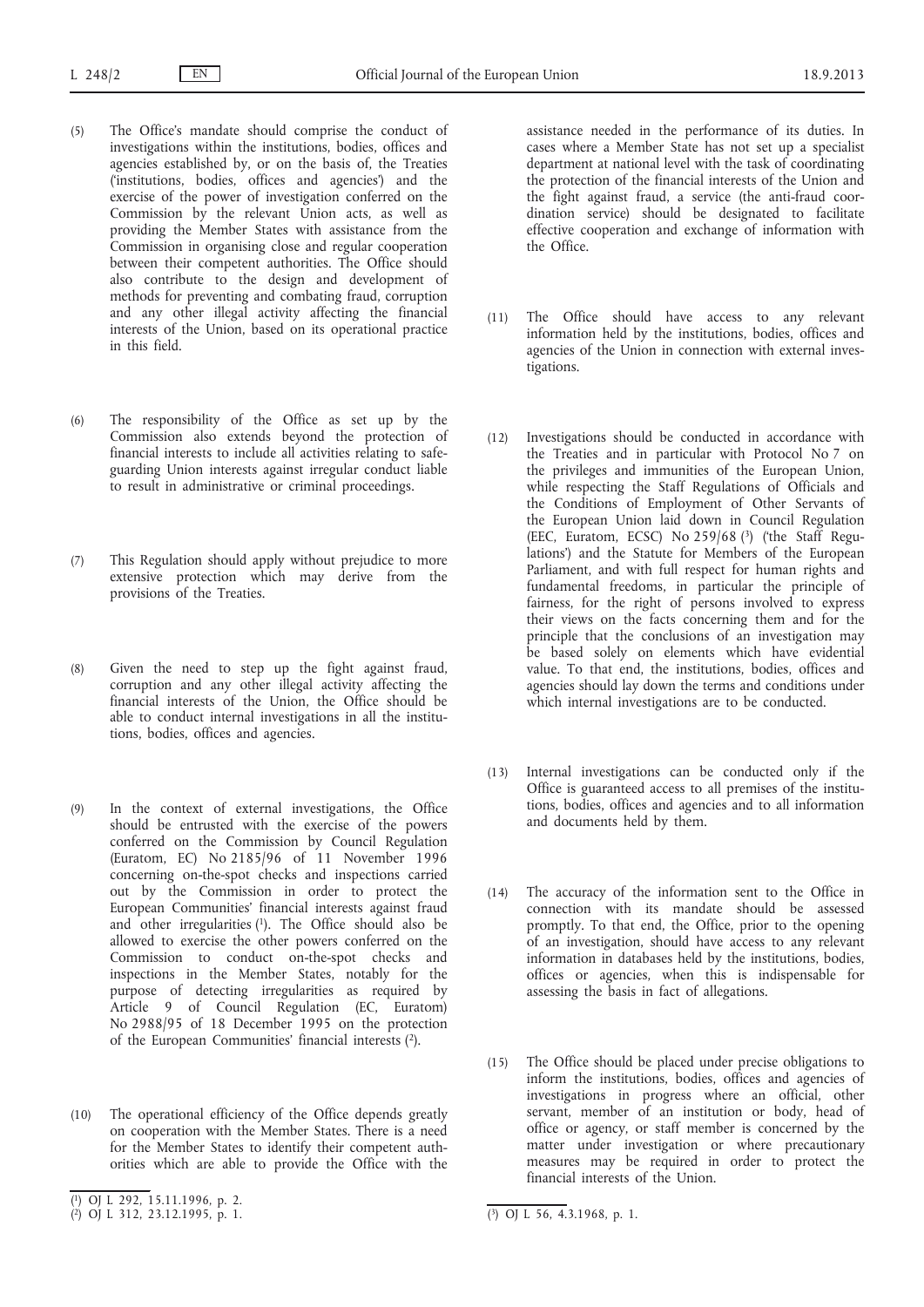- (16) Clear rules should be laid down which, while confirming the priority enjoyed by the Office for conducting internal investigations on matters affecting the financial interests of the Union, enable the institutions, bodies, offices and agencies quickly to conduct such investigations in cases where the Office decides not to intervene.
- (17) To ensure the independence of the Office in carrying out the tasks conferred on it by this Regulation, its Director-General should be able to open an investigation on his own initiative. Where the Office is conducting an investigation, the relevant institutions, bodies, offices or agencies should not conduct an investigation into the same facts in parallel, unless agreed otherwise with the Office.
- (18) Investigations should be conducted under the authority of the Director-General, in full independence from the institutions, bodies, offices and agencies and from the Supervisory Committee. To that end, the Director-General should be able to adopt guidelines on investigation procedures for the staff of the Office. Those guidelines should provide practical guidance to the staff of the Office on the conduct of investigations and the procedural guarantees and rights of persons concerned or witnesses, and details on the internal advisory and control procedures to be followed, including a legality check. In order to provide greater transparency with regard to the conduct of investigations, those guidelines should be available to the public on the Office's website. Those guidelines should not create or alter any rights or obligations arising under this Regulation.
- (19) In accordance with Article 21 of the Staff Regulations, the staff of the Office should conduct the investigations in accordance with the guidelines on investigation procedures and on the basis of individual instructions given by the Director-General in specific cases.
- (20) In accordance with the Staff Regulations, the staff of the Office should carry out their investigative tasks in full independence and should avoid conflicts of interest. Members of the staff of the Office should immediately inform the Director-General if an investigation concerns a matter in which they have any personal interest such as to impair, or to be seen as impairing, their independence, in particular if they are or have been involved in another capacity in the matter under investigation.
- (21) External and internal investigations by the Office follow, in part, distinct rules. However, the Office should be allowed, whenever necessary, to combine in one single investigation the aspects of an external and an internal investigation, without having to open two separate investigations.
- (22) It is necessary, in the interests of legal certainty, to specify the procedural guarantees applicable to investigations conducted by the Office, taking into account the administrative nature of those investigations.
- (23) The procedural guarantees and fundamental rights of persons concerned and of witnesses should be respected without discrimination at all times and at all stages of both external and internal investigations, in particular when information about ongoing investigations is provided. Provision of any information concerning investigations conducted by the Office to the European Parliament, the Council, the Commission or the Court of Auditors, whether bilaterally or as part of an exchange of views, should respect the confidentiality of investigations, the legitimate rights of the persons concerned and, where applicable, the national provisions governing judicial proceedings. Information transmitted or obtained during investigations should be treated in accordance with Union law on data protection. Exchanges of information should be governed by the principle of proportionality and by the need-to-know principle.
- (24) In order to strengthen the protection of the individual rights of persons under investigation, conclusions referring by name to a person concerned should not be drawn, at the final stage of an investigation, without that person being given the opportunity to comment on facts concerning him.
- (25) The Director-General should ensure that any information supplied to the public respects the legitimate rights of the persons concerned.
- (26) The Office and the institutions, bodies, offices and agencies involved in the investigation should protect freedom of expression, in accordance with the Charter of Fundamental Rights of the European Union, and journalistic sources.
- (27) It should be incumbent on the Director-General to ensure the protection of personal data and respect for confidentiality of information gathered in the course of investigations. Officials and other servants of the Union should be assured of legal protection equivalent to that provided for by the Staff Regulations.
- (28) To ensure that the findings of investigations conducted by the Office are taken into account and that the requisite follow-up action is taken, the reports should have the status of admissible evidence in administrative or judicial proceedings. To that end, those reports should be drawn up in a manner compatible with the rules governing administrative reports in the Member States.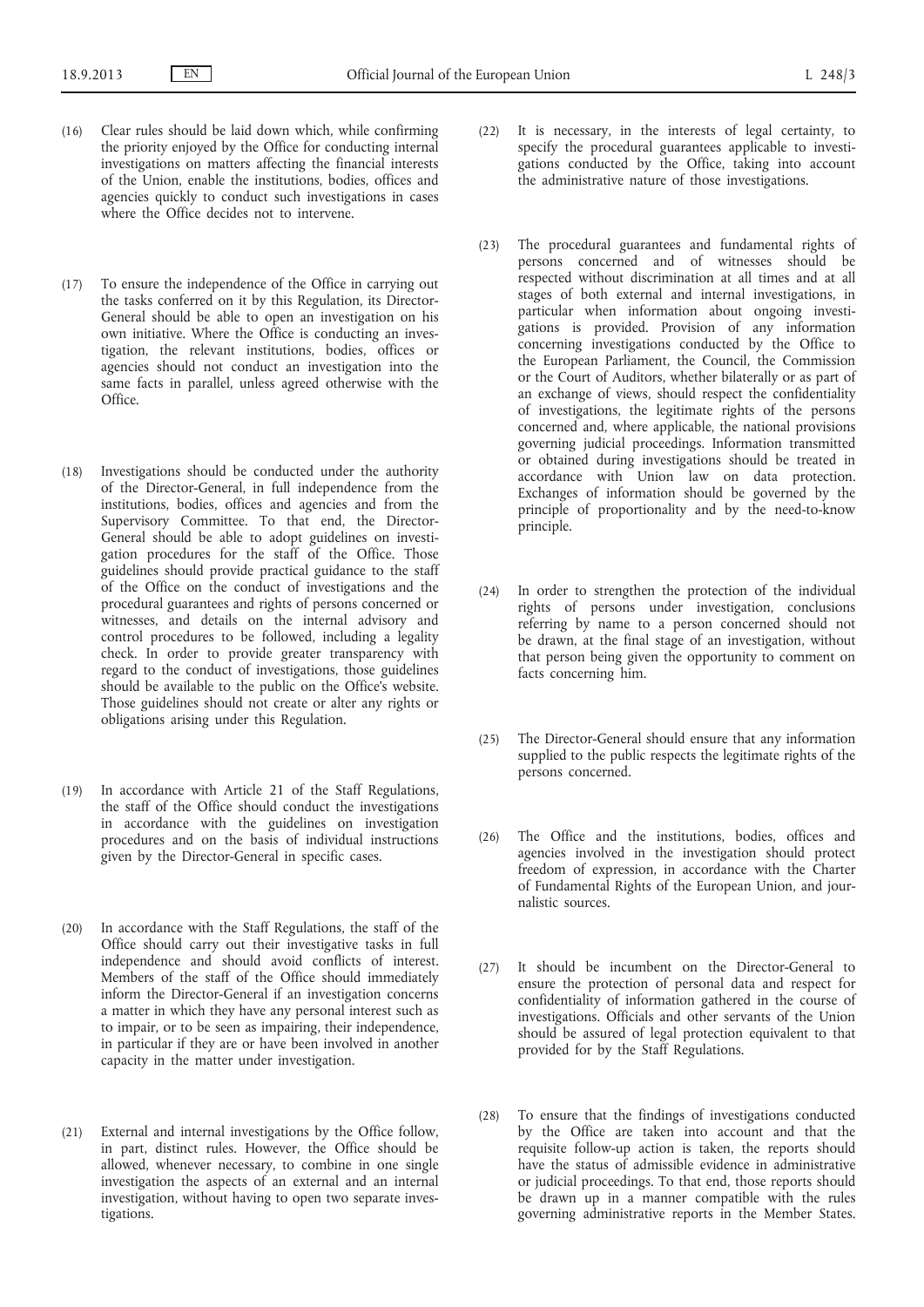- (29) Where it is found that facts brought to light by the final report on an internal investigation could give rise to criminal proceedings, the information to that effect should be transmitted to the national judicial authorities of the Member State concerned. In the recommendations accompanying the final investigation report, the Director-General should indicate whether, in the light of the nature of the facts and the scale of their financial impact, internal measures by the institution, body, office or agency concerned would allow for a more effective follow-up.
- (30) In cases where the Director-General transmits to the judicial authorities of the Member State concerned information obtained by the Office in the course of internal investigations, that transmission of information should be without prejudice to subsequent classification in law by the national judicial authority as to whether investigative proceedings are required.
- (31) It is for the competent authorities of the Member States or the institutions, bodies, offices or agencies, as the case may be, to decide what action should be taken on completed investigations on the basis of the final investigation reports drawn up by the Office.
- (32) In order to improve its efficiency, the Office should know how the results of its investigations have been followed up. Hence, the institutions, bodies, offices and agencies of the Union and, where appropriate, the competent authorities of the Member States should report to the Office, at its request, on the action taken, if any, on the basis of the information transmitted to them by the Office.
- (33) In view of the major benefits of strengthening cooperation between the Office, Eurojust, Europol and the competent authorities of the Member States, the Office should be able to conclude with them administrative arrangements which may, in particular, aim at facilitating practical cooperation and exchange of information on technical and operational matters, without creating any additional legal obligations.
- (34) In order to strengthen the cooperation between the Office, Eurojust and the competent authorities of the Member States in respect of deeds which may be the subject of a criminal investigation, the Office should inform Eurojust of, in particular, those cases of suspected fraud, corruption or any other illegal activity affecting the financial interests of the Union and involving serious forms of criminality. The transmission of information to the competent authorities of the Member States concerned should occur, as appropriate, before the information provided by them is transmitted

by the Office to Eurojust or Europol, where such information is accompanied by an invitation to take specific criminal investigative action.

- (35) For the sake of successful cooperation between the Office, the relevant institutions, bodies, offices and agencies of the Union, the competent authorities of the Member States, the competent authorities in third countries, and international organisations, a mutual exchange of information should be organised. Such exchange of information should respect the principles of confidentiality and the rules on data protection laid down in Regulation (EC) No 45/2001 of the European Parliament and of the Council of 18 December 2000 on the protection of individuals with regard to the processing of personal data by the Community institutions and bodies and on the free movement of such data (1). In particular, the Office should verify that the recipient has the appropriate competence and that the transmission of information is necessary. Exchanges of information with Eurojust should be covered by Eurojust's mandate, which extends to coordination in transnational cases of serious crime.
- (36) Given the scale of the Union funds allocated to the external-aid sector, the number of investigations carried out by the Office in that sector and the existence of international cooperation for investigation purposes, the Office should be able, where appropriate in coordination with other competent services, to seek in the performance of its tasks, by means of administrative arrangements, practical assistance from the competent authorities in third countries and from international organisations, without creating any additional legal obligations.
- (37) The Office should enjoy independence in the discharge of its functions. To reinforce that independence, the Office should be subject to regular monitoring of its investigative functions by a Supervisory Committee, composed of outside independent persons who are highly qualified in the Office's areas of activity. The Supervisory Committee should not interfere with the conduct of ongoing investigations. Its duties should also include assisting the Director-General in discharging his responsibilities.
- (38) It is appropriate to specify the criteria and procedure for appointing the members of the Supervisory Committee and to further specify the tasks of the Supervisory Committee arising from its mandate.
- (39) A reserve list should be drawn up designating candidates who may replace members of the Supervisory Committee for the remainder of their term of office in the event that one or more of those members resigns, dies or becomes otherwise unable to perform his duties.

<sup>(</sup> 1) OJ L 8, 12.1.2001, p. 1.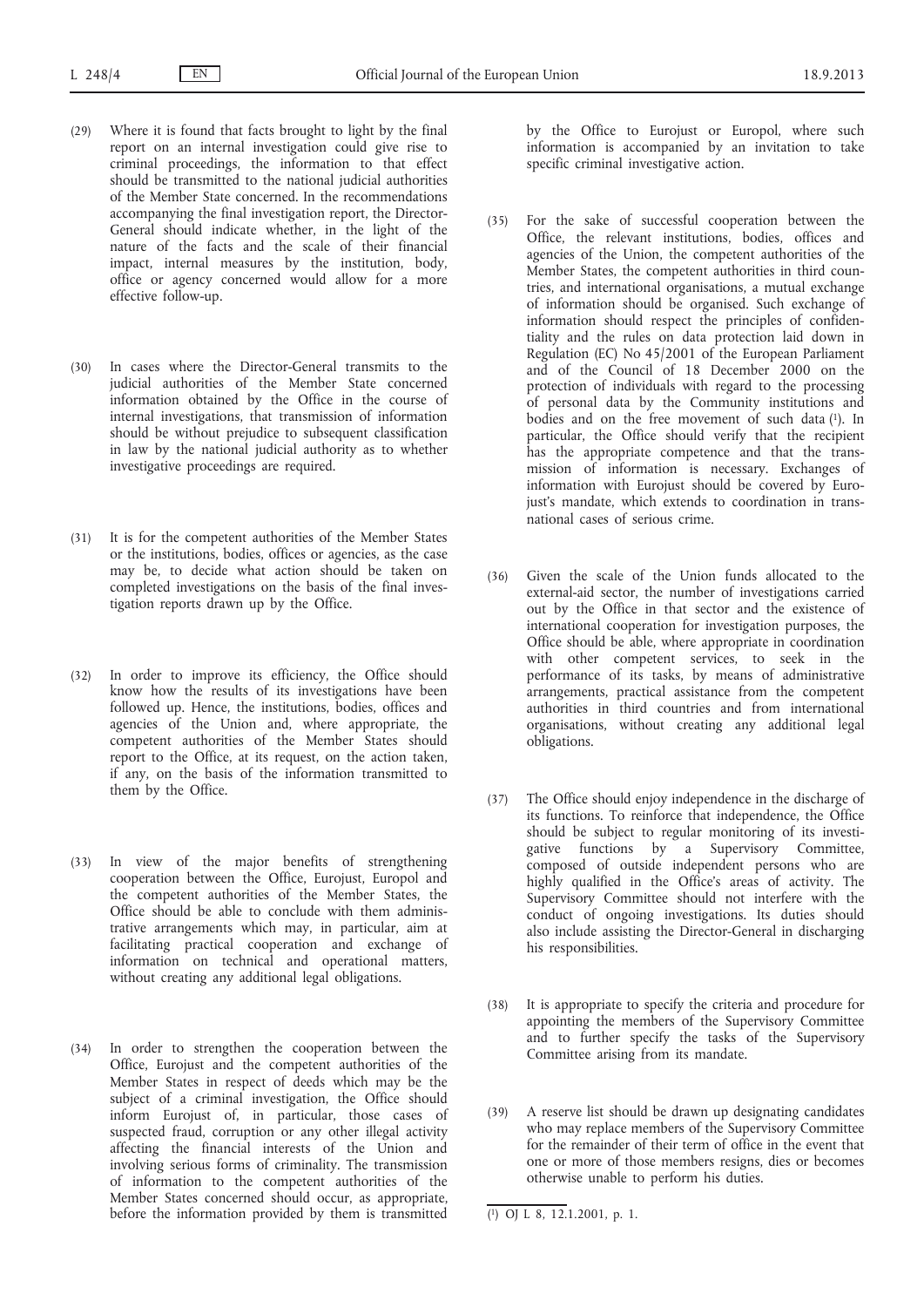- (40) In order to ensure that the Supervisory Committee can carry out its mission efficiently, the independent functioning of its secretariat should be guaranteed by the Office<sup>1</sup>
- (41) An exchange of views should take place once a year between the European Parliament, the Council and the Commission. Such exchange of views should cover, inter alia, the strategic priorities for investigation policies and the effectiveness of the work of the Office with regard to the performance of its mandate, without in any way interfering with the independence of the Office in the conduct of its investigations. Preparation for the exchange of views should take place at technical level and should include, in so far as may be necessary, a preparatory meeting between the relevant services of the institutions concerned. When discussing the effectiveness of the work of the Office with regard to the performance of its mandate, the institutions participating in the exchange of views should be able to address statistical information concerning the follow-up given to the Office's investigations and to the information transmitted by the Office.
- (42) In order to ensure complete independence in the running of the Office, its Director-General should be appointed for a non-renewable term of seven years.
- (43) The function of the Director-General of the Office is particularly important also for the European Parliament and the Council. The person appointed as Director-General should enjoy the widest possible support and recognition from the European Parliament, the Council and the Commission. The Commission should therefore seek to achieve a common accord with the European Parliament and the Council in the framework of the consultation procedure.
- (44) A call for applications for the post of Director-General should be published in the *Official Journal of the European Union* at the latest six months before the end of the term of office of the Director-General in office. The call for applications should be prepared by the Commission on the basis of the outcome of close consultations with the European Parliament and the Council. It should specify the selection criteria, including the requirements which candidates should meet in order to be eligible for the post.
- (45) The Director-General should inform the Supervisory Committee periodically of those cases in which information has been transmitted to the judicial authorities of the Member States and of the total number of the Office's cases dealt with by the same judicial authorities of the Member States in question, by way of follow-up to an investigation conducted by the Office.
- (46) Experience from operational practice has shown that it would be useful to allow the Director-General to delegate the exercise of certain of his functions to one or more members of the staff of the Office.
- (47) The Director-General should put in place an internal advisory and control mechanism, including a legality check, with particular reference to the obligation to respect the procedural guarantees and fundamental rights of the persons concerned and the national law of the Member States concerned.
- (48) In order to ensure the Office's independence, the Commission should decide on appropriate delegations of the powers of the appointing authority to the Director-General.
- (49) This Regulation in no way diminishes the powers and responsibilities of the Member States to take measures to combat fraud, corruption and any other illegal activity affecting the financial interests of the Union. Entrusting to an independent Office the task of conducting external administrative investigations in this area is accordingly in full compliance with the principle of subsidiarity as set out in Article 5 of the Treaty on European Union. In accordance with the principle of proportionality, as set out in that Article, this Regulation does not go beyond what is necessary in order to step up the fight against fraud, corruption and any other illegal activity affecting the financial interests of the Union.
- (50) The Commission should assess the need for revision of this Regulation in the event that a European Public Prosecutor's Office is established.
- (51) This Regulation respects fundamental rights and complies, in particular, with the principles recognised in the Charter of Fundamental Rights of the European Union.
- (52) The European Data Protection Supervisor has been consulted in accordance with Article 28(2) of Regulation (EC) No 45/2001 and delivered an opinion on 1 June  $2011$   $(^{1})$ .
- (53) Given the substantial number of amendments necessary, Regulation (EC) No 1073/1999 should be repealed and replaced by this Regulation.

<sup>(</sup> 1) OJ C 279, 23.9.2011, p. 11.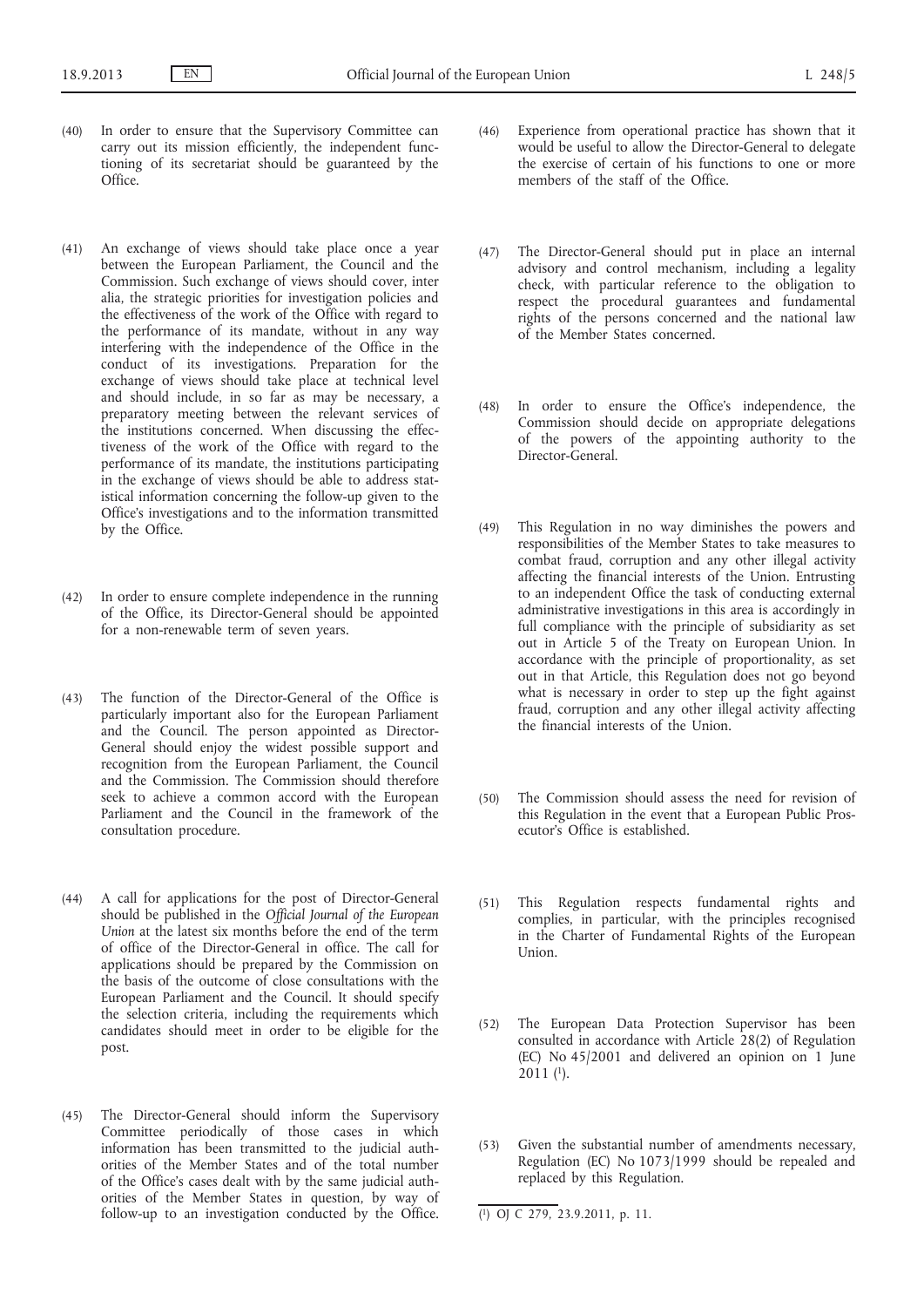(54) Pursuant to Article 106a(1) of the Treaty establishing the European Atomic Energy Community (TEAEC), which extends the application of Article 325 TFEU to the European Atomic Energy Community (Euratom), the rules governing investigations conducted by the Office as regards the Union should also apply as regards Euratom. Pursuant to Article 106a(2) TEAEC, references to the Union in Article 325 TFEU must be taken as references to Euratom and references to the Union in this Regulation therefore include, when the context so requires, references to Euratom. Council Regulation (Euratom) No 1074/1999 of 25 May 1999 concerning investigations conducted by the European Anti-Fraud Office (OLAF) (1) should therefore be repealed,

HAVE ADOPTED THIS REGULATION:

#### *Article 1*

### **Objectives and tasks**

1. In order to step up the fight against fraud, corruption and any other illegal activity affecting the financial interests of the European Union and of the European Atomic Energy Community (hereinafter referred to collectively, when the context so requires, as 'the Union'), the European Anti-Fraud Office established by Decision 1999/352/EC, ECSC, Euratom ('the Office') shall exercise the powers of investigation conferred on the Commission by:

- (a) the relevant Union acts; and
- (b) the relevant cooperation and mutual assistance agreements concluded by the Union with third countries and international organisations.

2. The Office shall provide the Member States with assistance from the Commission in organising close and regular cooperation between their competent authorities in order to coordinate their action aimed at protecting the financial interests of the Union against fraud. The Office shall contribute to the design and development of methods of preventing and combating fraud, corruption and any other illegal activity affecting the financial interests of the Union. The Office shall promote and coordinate, with and among the Member States, the sharing of operational experience and best procedural practices in the field of the protection of the financial interests of the Union, and shall support joint anti-fraud actions undertaken by Member States on a voluntary basis.

- 3. This Regulation shall apply without prejudice to:
- (a) Protocol No 7 on the privileges and immunities of the European Union attached to the Treaty on European Union and to the Treaty on the Functioning of the European Union;
- (b) the Statute for Members of the European Parliament;
- (c) the Staff Regulations;
- (d) Regulation (EC) No 45/2001.

4. Within the institutions, bodies, offices and agencies established by, or on the basis of, the Treaties ('institutions, bodies, offices and agencies'), the Office shall conduct administrative investigations for the purpose of fighting fraud, corruption and any other illegal activity affecting the financial interests of the Union. To that end, it shall investigate serious matters relating to the discharge of professional duties constituting a dereliction of the obligations of officials and other servants of the Union liable to result in disciplinary or, as the case may be, criminal proceedings, or an equivalent failure to discharge obligations on the part of members of institutions and bodies, heads of offices and agencies or staff members of institutions, bodies, offices or agencies not subject to the Staff Regulations (hereinafter collectively referred to as 'officials, other servants, members of institutions or bodies, heads of offices or agencies, or staff members').

5. For the application of this Regulation, competent authorities of the Member States and institutions, bodies, offices or agencies may establish administrative arrangements with the Office. Those administrative arrangements may concern, in particular, the transmission of information and the conduct of investigations.

### *Article 2*

### **Definitions**

For the purposes of this Regulation:

- (1) 'financial interests of the Union' shall include revenues, expenditures and assets covered by the budget of the European Union and those covered by the budgets of the institutions, bodies, offices and agencies and the budgets managed and monitored by them;
- (2) 'irregularity' shall mean 'irregularity' as defined in Article 1(2) of Regulation (EC, Euratom) No 2988/95;
- (3) 'fraud, corruption and any other illegal activity affecting the financial interests of the Union' shall have the meaning applied to those words in the relevant Union acts;
- (4) 'administrative investigations' ('investigations') shall mean any inspection, check or other measure undertaken by the Office in accordance with Articles 3 and 4, with a view to achieving the objectives set out in Article 1 and to establishing, where necessary, the irregular nature of the activities under investigation; those investigations shall not affect the powers of the competent authorities of the Member States to initiate criminal proceedings;

<sup>(</sup> 1) OJ L 136, 31.5.1999, p. 8.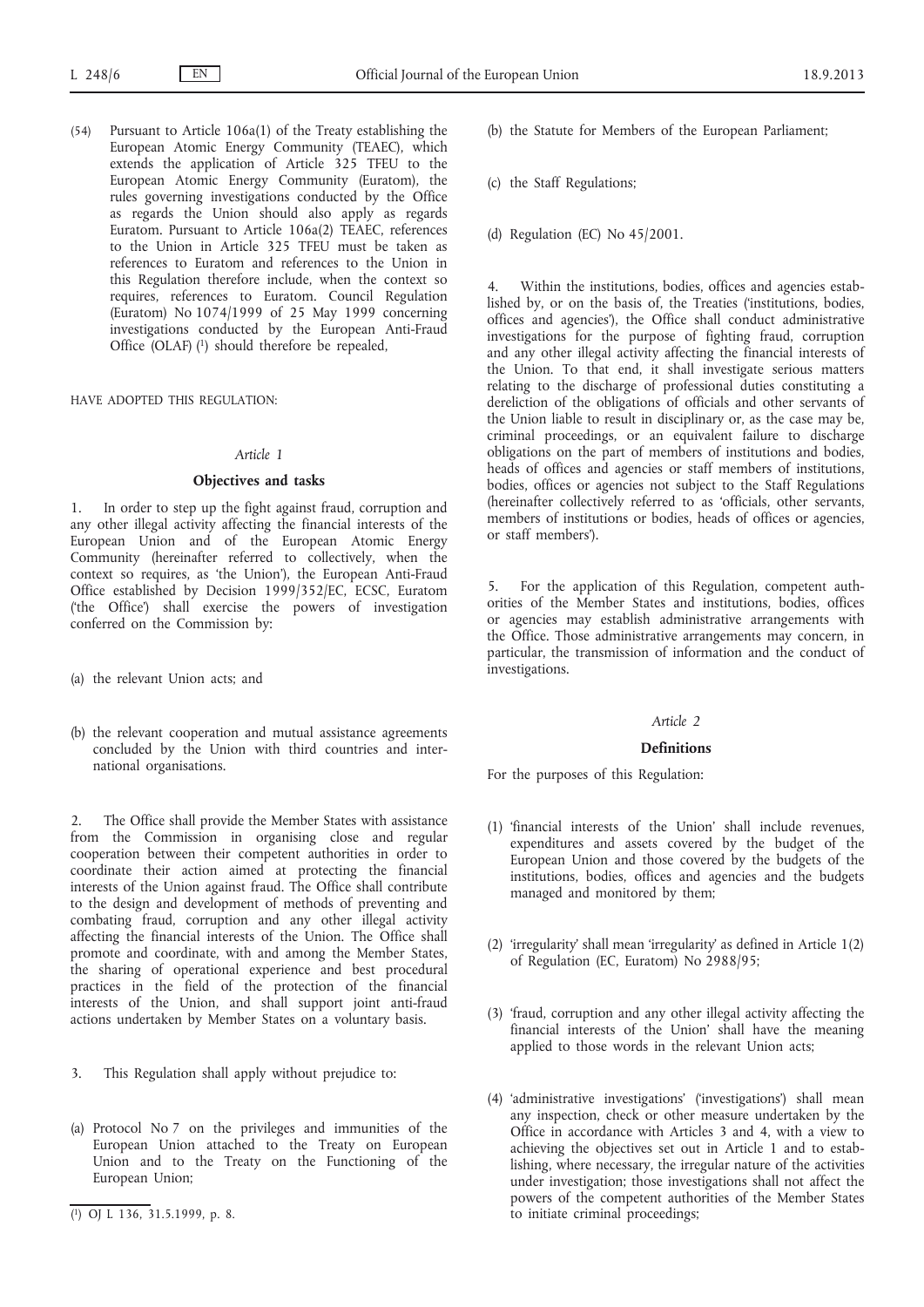- (5) 'person concerned' shall mean any person or economic operator suspected of having committed fraud, corruption or any other illegal activity affecting the financial interests of the Union and who is therefore subject to investigation by the Office;
- (6) 'economic operator' shall have the meaning applied to that term by Regulation (EC, Euratom) No 2988/95 and Regulation (Euratom, EC) No 2185/96;
- (7) 'administrative arrangements' shall mean arrangements of a technical and/or operational nature concluded by the Office, which may in particular aim at facilitating the cooperation and the exchange of information between the parties thereto, and which do not create additional legal obligations.

#### *Article 3*

### **External investigations**

The Office shall exercise the power conferred on the Commission by Regulation (Euratom, EC) No 2185/96 to carry out on-the-spot checks and inspections in the Member States and, in accordance with the cooperation and mutual assistance agreements and any other legal instrument in force, in third countries and on the premises of international organisations.

As part of its investigative function, the Office shall carry out the checks and inspections provided for in Article 9(1) of Regulation (EC, Euratom) No 2988/95 and in the sectoral rules referred to in Article 9(2) of that Regulation in the Member States and, in accordance with the cooperation and mutual assistance agreements and any other legal instrument in force, in third countries and on the premises of international organisations.

2. With a view to establishing whether there has been fraud, corruption or any other illegal activity affecting the financial interests of the Union in connection with a grant agreement or decision or a contract concerning Union funding, the Office may, in accordance with the provisions and procedures laid down by Regulation (Euratom, EC) No 2185/96, conduct onthe-spot checks and inspections on economic operators.

3. During on-the-spot checks and inspections, the staff of the Office shall act, subject to the Union law applicable, in compliance with the rules and practices of the Member State concerned and with the procedural guarantees provided for in this Regulation.

At the request of the Office, the competent authority of the Member State concerned shall provide the staff of the Office with the assistance needed in order to carry out their tasks effectively, as specified in the written authorisation referred to in Article 7(2). If that assistance requires authorisation from a judicial authority in accordance with national rules, such authorisation shall be applied for.

The Member State concerned shall ensure, in accordance with Regulation (Euratom, EC) No 2185/96, that the staff of the Office are allowed access, under the same terms and conditions as its competent authorities and in compliance with its national law, to all information and documents relating to the matter under investigation which prove necessary in order for the onthe-spot checks and inspections to be carried out effectively and efficiently.

Member States shall, for the purposes of this Regulation, designate a service ('the anti-fraud coordination service') to facilitate effective cooperation and exchange of information, including information of an operational nature, with the Office. Where appropriate, in accordance with national law, the anti-fraud coordination service may be regarded as a competent authority for the purposes of this Regulation.

5. During an external investigation, the Office may have access to any relevant information, including information in databases, held by the institutions, bodies, offices and agencies, connected with the matter under investigation, where necessary in order to establish whether there has been fraud, corruption or any other illegal activity affecting the financial interests of the Union. For that purpose Article 4(2) and (4) shall apply.

6. Where, before a decision has been taken whether or not to open an external investigation, the Office handles information which suggests that there has been fraud, corruption or any other illegal activity affecting the financial interests of the Union, it may inform the competent authorities of the Member States concerned and, where necessary, the competent Commission services.

Without prejudice to the sectoral rules referred to in Article 9(2) of Regulation (EC, Euratom) No 2988/95, the competent authorities of the Member States concerned shall ensure that appropriate action is taken, in which the Office may take part, in compliance with national law. Upon request, the competent authorities of the Member States concerned shall inform the Office of the action taken and of their findings on the basis of information as referred to in the first subparagraph of this paragraph.

### *Article 4*

#### **Internal investigations**

1. In the areas referred to in Article 1, the Office shall carry out administrative investigations within the institutions, bodies, offices and agencies ('internal investigations').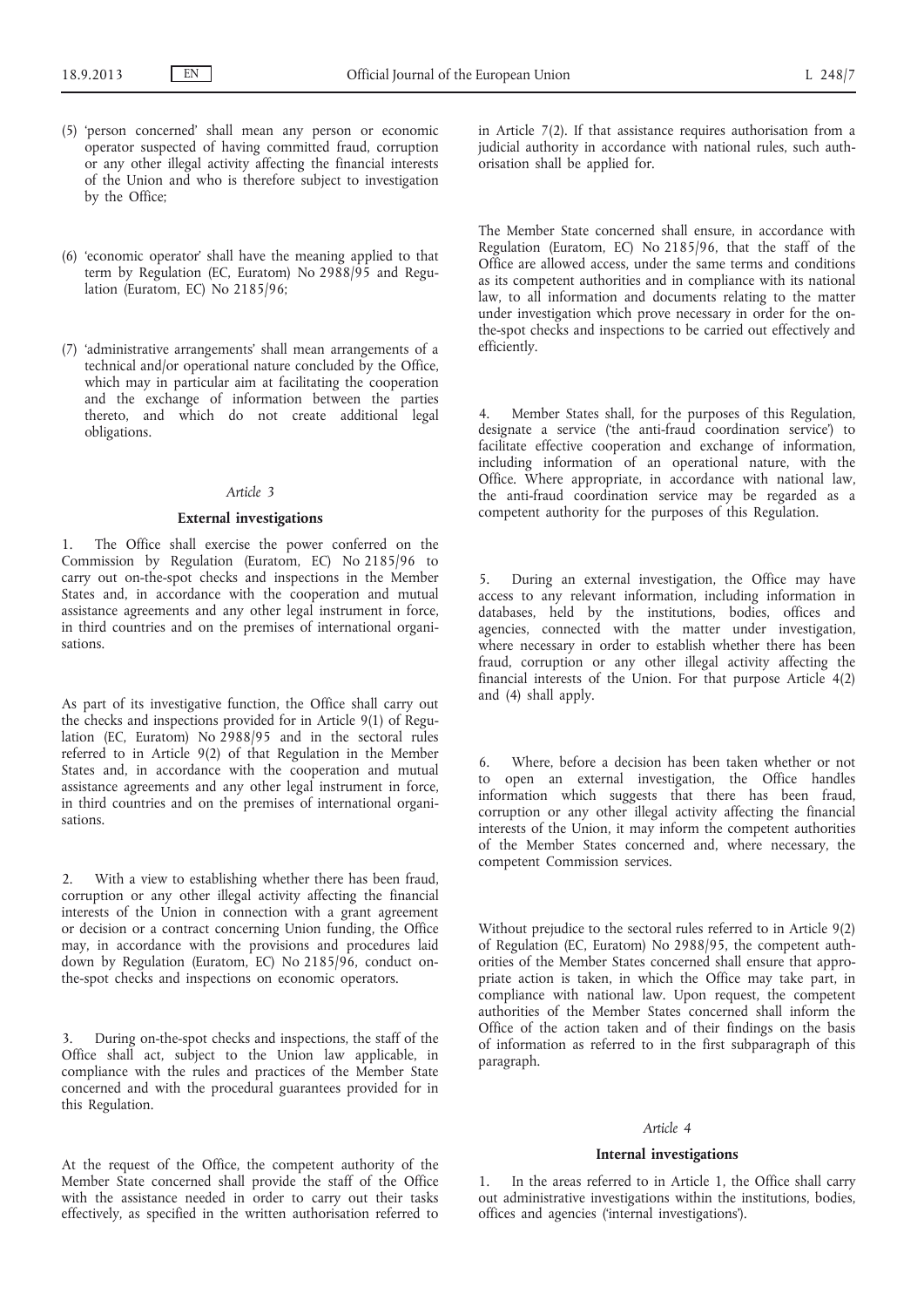Those internal investigations shall be conducted in accordance with the conditions set out in this Regulation and in the decisions adopted by the respective institution, body, office or agency.

2. Provided that the provisions referred to in paragraph 1 are complied with:

- (a) the Office shall have the right of immediate and unannounced access to any relevant information, including information in databases, held by the institutions, bodies, offices and agencies, and to their premises. The Office shall be empowered to inspect the accounts of the institutions, bodies, offices and agencies. The Office may take a copy of, and obtain extracts from, any document or the contents of any data medium held by the institutions, bodies, offices and agencies and, if necessary, assume custody of such documents or data to ensure that there is no danger of their disappearance;
- (b) the Office may request oral information, including through interviews, and written information from officials, other servants, members of institutions or bodies, heads of offices or agencies, or staff members.

3. In accordance with the provisions and procedures laid down by Regulation (Euratom, EC) No 2185/96, the Office may carry out on-the-spot checks and inspections at the premises of economic operators in order to obtain access to information relevant to the matter under internal investigation.

The institutions, bodies, offices and agencies shall be informed whenever the staff of the Office conduct an internal investigation on their premises or consult a document or request information held by them. Without prejudice to Articles 10 and 11, the Office may at any time forward to the institution, body, office or agency concerned the information obtained in the course of internal investigations.

5. The institutions, bodies, offices and agencies shall put in place appropriate procedures and take necessary measures to ensure at all stages the confidentiality of internal investigations.

6. Where internal investigations reveal that an official, other servant, member of an institution or body, head of office or agency, or staff member may be a person concerned, the institution, body, office or agency to which that person belongs shall be informed.

In cases where the confidentiality of the internal investigation cannot be ensured using the usual channels of communication, the Office shall use appropriate alternative channels for transmitting information.

In exceptional cases, the provision of such information may be deferred on the basis of a reasoned decision by the Director-General, which shall be transmitted to the Supervisory Committee after the closure of the investigation.

The decision to be adopted by each institution, body, office or agency as provided for in paragraph 1 shall include, in particular, a rule concerning a duty on the part of officials, other servants, members of institutions or bodies, heads of offices or agencies, or staff members to cooperate with and supply information to the Office, while ensuring the confidentiality of the internal investigation.

8. Where, before a decision has been taken whether or not to open an internal investigation, the Office handles information which suggests that there has been fraud, corruption or any other illegal activity affecting the financial interests of the Union, it may inform the institution, body, office or agency concerned. Upon request, the institution, body, office or agency concerned shall inform the Office of any action taken and of its findings on the basis of such information.

Where necessary, the Office shall also inform the competent authorities of the Member State concerned. In this case, the procedural requirements laid down in the second and third subparagraphs of Article 9(4) shall apply. If the competent authorities decide to take any action on the basis of the information transmitted to them, in accordance with national law, they shall, upon request, inform the Office thereof.

### *Article 5*

#### **Opening of investigations**

1. The Director-General may open an investigation when there is a sufficient suspicion, which may also be based on information provided by any third party or anonymous information, that there has been fraud, corruption or any other illegal activity affecting the financial interests of the Union. The decision by the Director-General whether or not to open an investigation shall take into account the investigation policy priorities and the annual management plan of the Office established in accordance with Article  $17(5)$ . That decision shall also take into account the need for efficient use of the Office's resources and for proportionality of the means employed. With regard to internal investigations, specific account shall be taken of the institution, body, office or agency best placed to conduct them, based, in particular, on the nature of the facts, the actual or potential financial impact of the case, and the likelihood of any judicial follow-up.

The decision to open an external investigation shall be taken by the Director-General, acting on his own initiative or following a request from a Member State concerned or any institution, body, office or agency of the Union.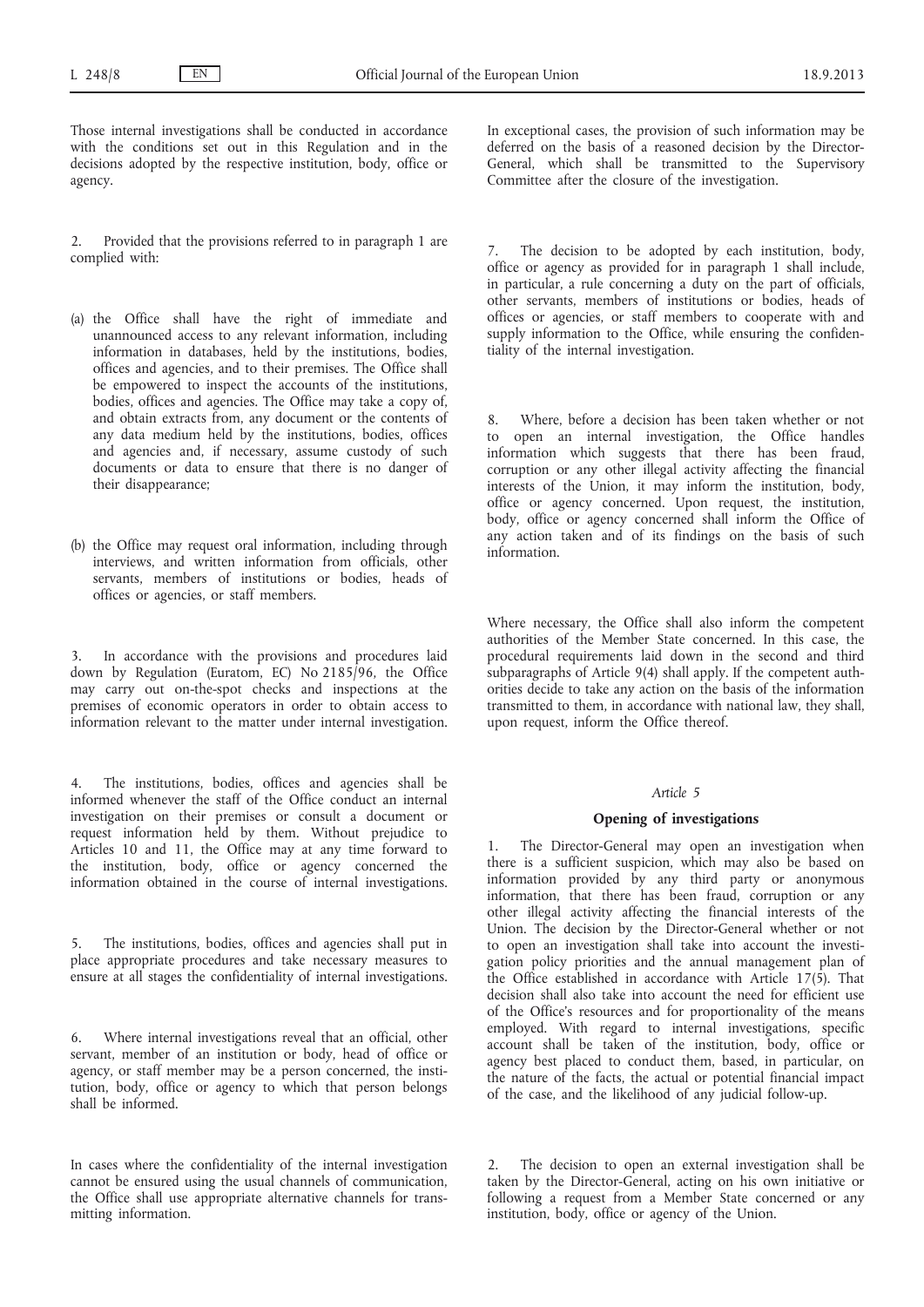The decision to open an internal investigation shall be taken by the Director-General, acting on his own initiative or following a request from the institution, body, office or agency within which the investigation is to be conducted or from a Member State.

3. While the Director-General is considering whether or not to open an internal investigation following a request as referred to in paragraph 2, and/or while the Office is conducting an internal investigation, the institutions, bodies, offices or agencies concerned shall not open a parallel investigation into the same facts, unless agreed otherwise with the Office.

4. Within two months of receipt by the Office of a request as referred to in paragraph 2, a decision whether or not to open an investigation shall be taken. It shall be communicated without delay to the Member State, institution, body, office or agency which made the request. Reasons shall be given for a decision not to open an investigation. If, on the expiry of that period of two months, the Office has not taken any decision, the Office shall be deemed to have decided not to open an investigation.

Where an official, other servant, member of an institution or body, head of office or agency, or staff member, acting in accordance with Article 22a of the Staff Regulations, provides information to the Office relating to a suspected fraud or irregularity, the Office shall inform that person of the decision whether or not to open an investigation in relation to the facts in question.

5. If the Director-General decides not to open an internal investigation, he may without delay send any relevant information to the institution, body, office or agency concerned for appropriate action to be taken in accordance with the rules applicable to that institution, body, office or agency. The Office shall agree with that institution, body, office or agency, if appropriate, on suitable measures to protect the confidentiality of the source of that information and shall, if necessary, ask to be informed of the action taken.

6. If the Director-General decides not to open an external investigation, he may without delay send any relevant information to the competent authorities of the Member State concerned for action to be taken where appropriate, in accordance with its national rules. Where necessary, the Office shall also inform the institution, body, office or agency concerned.

#### *Article 6*

### **Access to information in databases prior to the opening of an investigation**

1. Prior to the opening of an investigation, the Office shall have the right of access to any relevant information in databases held by the institutions, bodies, offices or agencies when this is indispensable in order to assess the basis in fact of allegations. That right of access shall be exercised within the time-limit, to be set by the Office, required for a prompt assessment of the allegations. In exercising that right of access, the Office shall respect the principles of necessity and proportionality.

2. The institution, body, office or agency concerned shall sincerely cooperate by allowing the Office to obtain any relevant information under conditions to be specified in the decisions adopted under Article 4(1).

#### *Article 7*

### **Investigations procedure**

1. The Director-General shall direct the conduct of investigations on the basis, where appropriate, of written instructions. Investigations shall be conducted under his direction by the staff of the Office designated by him.

2. The staff of the Office shall carry out their tasks on production of a written authorisation showing their identity and their capacity. The Director-General shall issue such authorisation indicating the subject matter and the purpose of the investigation, the legal bases for conducting the investigation and the investigative powers stemming from those bases.

The competent authorities of the Member States shall, in conformity with national rules, give the necessary assistance to enable the staff of the Office to fulfil their tasks effectively.

The institutions, bodies, offices and agencies shall ensure that their officials, other servants, members, heads and staff members provide the necessary assistance to enable the staff of the Office to fulfil their tasks effectively.

Where an investigation combines external and internal elements, Articles 3 and 4 shall apply respectively.

5. Investigations shall be conducted continuously over a period which must be proportionate to the circumstances and complexity of the case.

Where investigations show that it might be appropriate to take precautionary administrative measures to protect the financial interests of the Union, the Office shall without delay inform the institution, body, office or agency concerned of the investigation in progress. The information supplied shall include the following:

(a) the identity of the official, other servant, member of an institution or body, head of office or agency, or staff member concerned and a summary of the facts in question;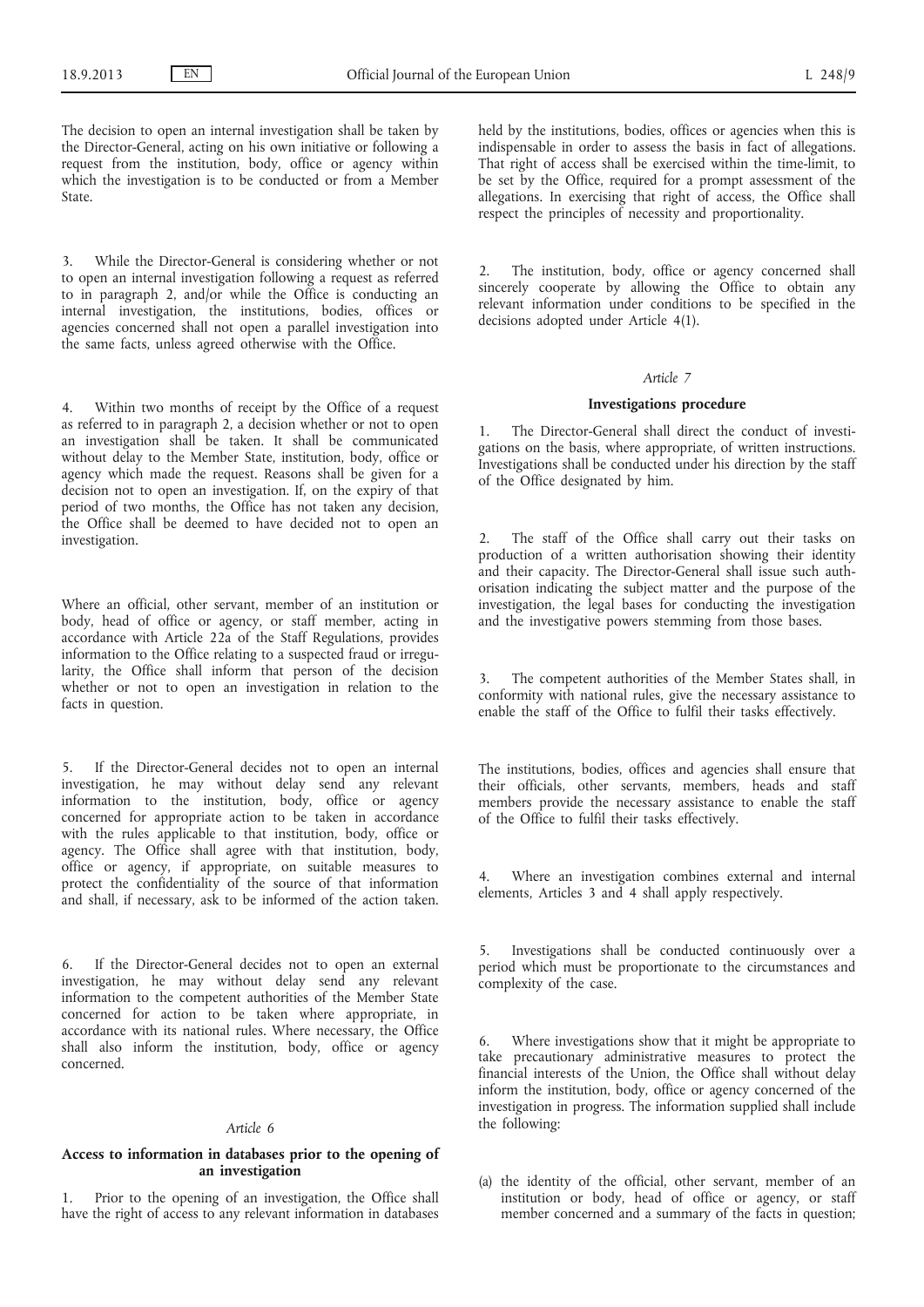- (b) any information that could assist the institution, body, office or agency concerned in deciding whether it is appropriate to take precautionary administrative measures in order to protect the financial interests of the Union;
- (c) any special measures of confidentiality recommended, in particular in cases entailing the use of investigative measures falling within the competence of a national judicial authority or, in the case of an external investigation, within the competence of a national authority, in accordance with the national rules applicable to investigations.

The institution, body, office or agency concerned may at any time decide to take, in close cooperation with the Office, any appropriate precautionary measures, including measures for the safeguarding of evidence, and shall inform the Office without delay of such decision.

7. Where necessary, it shall be for the competent authorities of the Member States, at the Office's request, to take the appropriate precautionary measures under their national law, in particular measures for the safeguarding of evidence.

8. If an investigation cannot be closed within 12 months after it has been opened, the Director-General shall, at the expiry of that 12-month period and every six months thereafter, report to the Supervisory Committee, indicating the reasons and the remedial measures envisaged with a view to speeding up the investigation.

### *Article 8*

### **Duty to inform the Office**

The institutions, bodies, offices and agencies shall transmit to the Office without delay any information relating to possible cases of fraud, corruption or any other illegal activity affecting the financial interests of the Union.

2. The institutions, bodies, offices and agencies and, in so far as their national law allows, the competent authorities of the Member States shall, at the request of the Office or on their own initiative, transmit to the Office any document or information they hold which relates to an ongoing investigation by the Office.

The institutions, bodies, offices and agencies and, in so far as their national law allows, the competent authorities of the Member States shall transmit to the Office any other document or information considered pertinent which they hold relating to the fight against fraud, corruption and any other illegal activity affecting the financial interests of the Union.

#### *Article 9*

### **Procedural guarantees**

1. In its investigations the Office shall seek evidence for and against the person concerned. Investigations shall be conducted objectively and impartially and in accordance with the principle of the presumption of innocence and with the procedural guarantees set out in this Article.

2. The Office may interview a person concerned or a witness at any time during an investigation. Any person interviewed shall have the right to avoid self-incrimination.

The invitation to an interview shall be sent to a person concerned with at least 10 working days' notice. That notice period may be shortened with the express consent of the person concerned or on duly reasoned grounds of urgency of the investigation. In the latter case, the notice period shall not be less than 24 hours. The invitation shall include a list of the rights of the person concerned, in particular the right to be assisted by a person of his choice.

The invitation to an interview shall be sent to a witness with at least 24 hours' notice. That notice period may be shortened with the express consent of the witness or on duly reasoned grounds of urgency of the investigation.

The requirements referred to in the second and third subparagraphs shall not apply to the taking of statements in the context of on-the-spot checks and inspections.

Where, in the course of an interview, evidence emerges that a witness may be a person concerned, the interview shall be ended. The procedural rules provided for in this paragraph and in paragraphs 3 and 4 shall immediately apply. That witness shall be informed forthwith of his rights as a person concerned and shall receive, upon request, a copy of the records of any statements made by him in the past. The Office may not use that person's past statements against him without giving him first the opportunity to comment on those statements.

The Office shall draw up a record of the interview and give the person interviewed access to it so that the person interviewed may either approve the record or add observations. The Office shall give the person concerned a copy of the record of the interview.

3. As soon as an investigation reveals that an official, other servant, member of an institution or body, head of office or agency, or staff member may be a person concerned, that official, other servant, member of an institution or body, head of office or agency, or staff member shall be informed to that effect, provided that this does not prejudice the conduct of the investigation or of any investigative proceedings falling within the remit of a national judicial authority.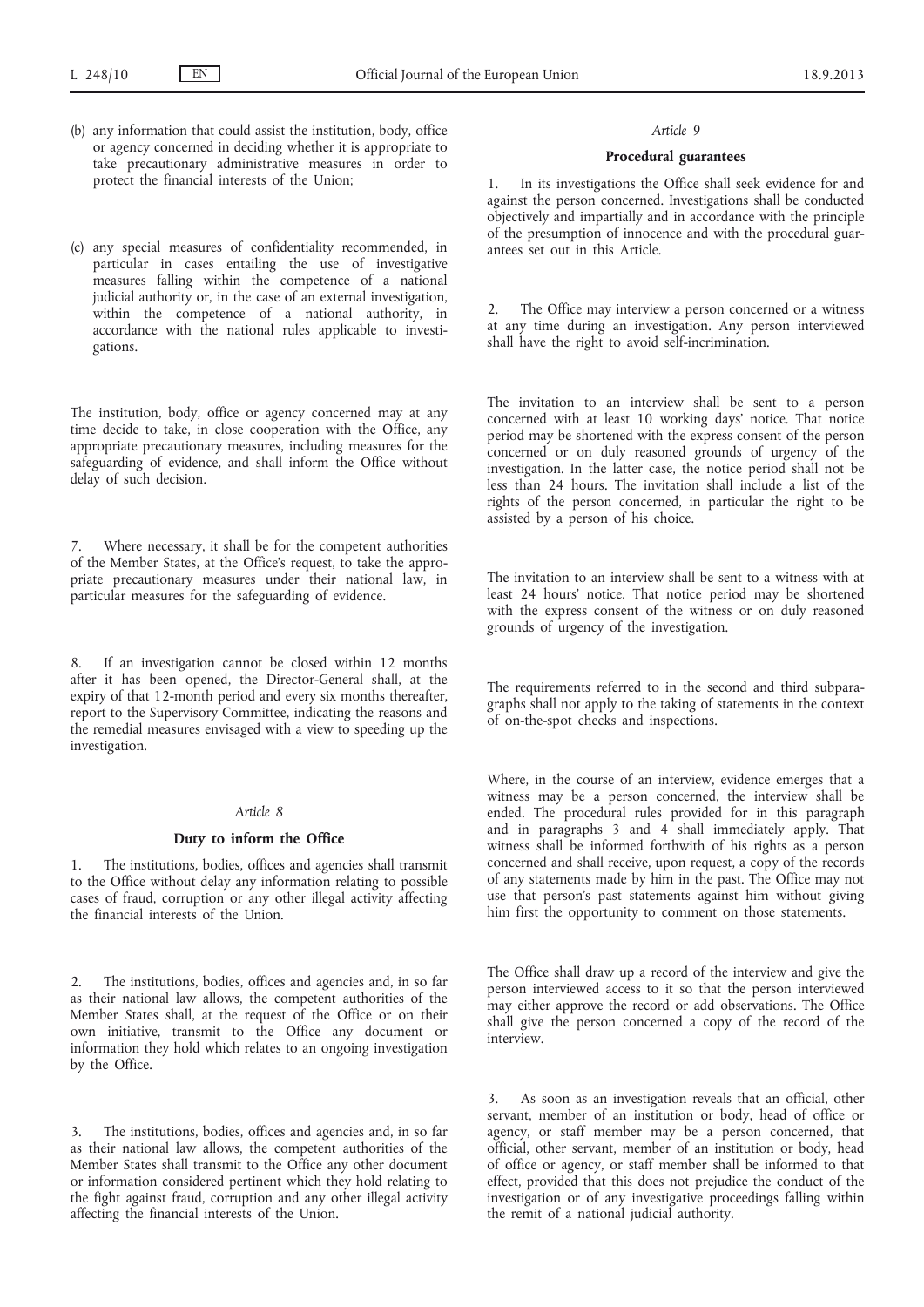4. Without prejudice to Articles 4(6) and 7(6), once the investigation has been completed and before conclusions referring by name to a person concerned are drawn up, that person shall be given the opportunity to comment on facts concerning him.

To that end, the Office shall send the person concerned an invitation to comment either in writing or at an interview with staff designated by the Office. That invitation shall include a summary of the facts concerning the person concerned and the information required by Articles 11 and 12 of Regulation (EC) No 45/2001, and shall indicate the time-limit for submitting comments, which shall not be less than 10 working days from receipt of the invitation to comment. That notice period may be shortened with the express consent of the person concerned or on duly reasoned grounds of urgency of the investigation. The final investigation report shall make reference to any such comments.

In duly justified cases where it is necessary to preserve the confidentiality of the investigation and/or entailing the use of investigative proceedings falling within the remit of a national judicial authority, the Director-General may decide to defer the fulfilment of the obligation to invite the person concerned to comment.

In cases referred to in Article 1(2) of Annex IX to the Staff Regulations, failure on the part of the institution, body, office or agency to respond within one month to the request of the Director-General for deferral of the fulfilment of the obligation to invite the person concerned to comment shall be deemed to constitute a reply in the affirmative.

5. Any person interviewed shall be entitled to use any of the official languages of the institutions of the Union. However, officials or other servants of the Union may be required to use an official language of the institutions of the Union of which they have a thorough knowledge.

### *Article 10*

### **Confidentiality and data protection**

1. Information transmitted or obtained in the course of external investigations, in whatever form, shall be protected by the relevant provisions.

2. Information transmitted or obtained in the course of internal investigations, in whatever form, shall be subject to professional secrecy and shall enjoy the protection afforded by the rules applicable to the Union institutions.

3. The institutions, bodies, offices or agencies concerned shall ensure that the confidentiality of the investigations conducted by the Office is respected, together with the legitimate rights of the persons concerned, and, where judicial proceedings have been initiated, that all national rules applicable to such proceedings have been adhered to.

4. The Office may designate a Data Protection Officer in accordance with Article 24 of Regulation (EC) No 45/2001.

5. The Director-General shall ensure that any information provided to the public is given neutrally and impartially, and that its disclosure respects the confidentiality of investigations and complies with the principles set out in this Article and in Article  $9(1)$ .

In accordance with the Staff Regulations, the staff of the Office shall refrain from any unauthorised disclosure of information received in the line of duty, unless that information has already been made public or is accessible to the public, and shall continue to be bound by that obligation after leaving the service.

# *Article 11*

### **Investigation report and action to be taken following investigations**

1. On completion of an investigation by the Office, a report shall be drawn up, under the authority of the Director-General. That report shall give an account of the legal basis for the investigation, the procedural steps followed, the facts established and their preliminary classification in law, the estimated financial impact of the facts established, the respect of the procedural guarantees in accordance with Article 9 and the conclusions of the investigation.

The report shall be accompanied by recommendations of the Director-General on whether or not action should be taken. Those recommendations shall, where appropriate, indicate any disciplinary, administrative, financial and/or judicial action by the institutions, bodies, offices and agencies and by the competent authorities of the Member States concerned, and shall specify in particular the estimated amounts to be recovered, as well as the preliminary classification in law of the facts established.

2. In drawing up such reports and recommendations, account shall be taken of the national law of the Member State concerned. Reports drawn up on that basis shall constitute admissible evidence in administrative or judicial proceedings of the Member State in which their use proves necessary, in the same way and under the same conditions as administrative reports drawn up by national administrative inspectors. They shall be subject to the same evaluation rules as those applicable to administrative reports drawn up by national administrative inspectors and shall have the same evidentiary value as such reports.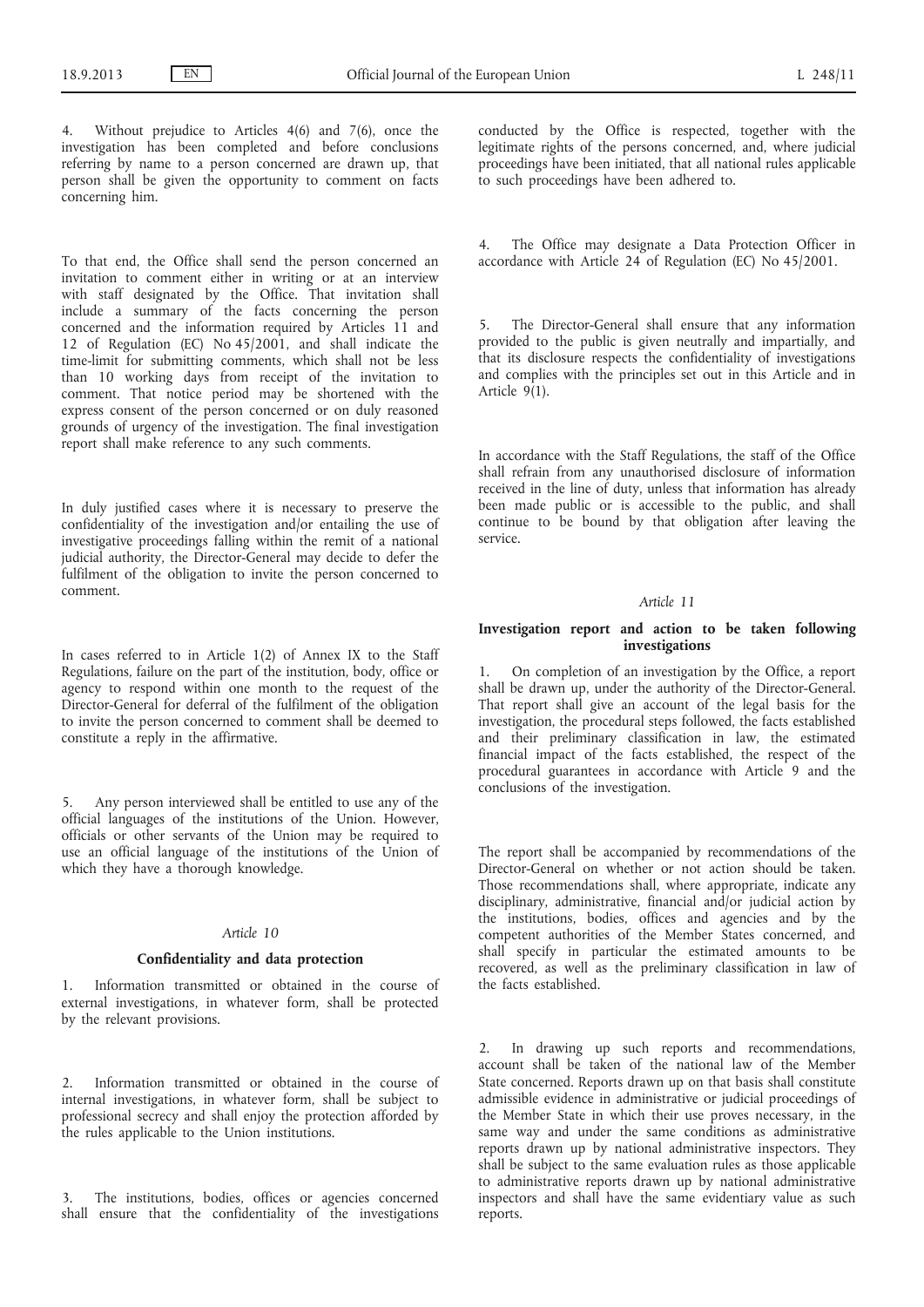Reports and recommendations drawn up following an external investigation and any relevant related documents shall be sent to the competent authorities of the Member States concerned in accordance with the rules relating to external investigations and, if necessary, to the competent Commission services.

4. Reports and recommendations drawn up following an internal investigation and any relevant related documents shall be sent to the institution, body, office or agency concerned. That institution, body, office or agency shall take such action, in particular of a disciplinary or legal nature, as the results of the internal investigation warrant, and shall report thereon to the Office, within a time-limit laid down in the recommendations accompanying the report, and, in addition, at the request of the Office.

5. Where the report drawn up following an internal investigation reveals the existence of facts which could give rise to criminal proceedings, that information shall be transmitted to the judicial authorities of the Member State concerned.

6. At the request of the Office, the competent authorities of the Member States concerned shall, in due time, send to the Office information on action taken, if any, following the transmission by the Director-General of his recommendations in accordance with paragraph 3, and following the transmission by the Office of any information in accordance with paragraph 5.

7. Without prejudice to paragraph 4, if, on completion of an investigation, no evidence has been found against the person concerned, the Director-General shall close the investigation regarding that person and inform that person within 10 working days.

8. Where an informant who has provided the Office with information leading or relating to an investigation so requests, the Office may notify that informant that the investigation has been closed. The Office may, however, refuse any such request if it considers that it is such as to prejudice the legitimate interests of the person concerned, the effectiveness of the investigation and of the action to be taken subsequent thereto, or any confidentiality requirements.

#### *Article 12*

### **Exchange of information between the Office and the competent authorities of the Member States**

1. Without prejudice to Articles 10 and 11 of this Regulation and to the provisions of Regulation (Euratom, EC) No 2185/96, the Office may transmit to the competent authorities of the Member States concerned information obtained in the course of external investigations in due time to enable them to take appropriate action in accordance with their national law.

Without prejudice to Articles 10 and 11, the Director-General shall transmit to the judicial authorities of the Member State concerned information obtained by the Office, in the course of internal investigations, concerning facts which fall within the jurisdiction of a national judicial authority.

In accordance with Article 4 and without prejudice to Article 10, the Director-General shall also transmit to the institution, body, office or agency concerned the information referred to in the first subparagraph of this paragraph, including the identity of the person concerned, a summary of the facts established, their preliminary classification in law and the estimated impact on the financial interests of the Union.

Article 9(4) shall apply.

The competent authorities of the Member State concerned shall, without prejudice to their national law, inform the Office in due time, on their own initiative or at the request of the Office, of the action taken on the basis of the information transmitted to them under this Article.

4. The Office may provide evidence in proceedings before national courts and tribunals in conformity with national law and the Staff Regulations.

### *Article 13*

### **Cooperation of the Office with Eurojust and Europol**

1. Within its mandate to protect the financial interests of the Union, the Office shall cooperate, as appropriate, with Eurojust and with the European Police Office (Europol). Where necessary in order to facilitate that cooperation, the Office shall agree with Eurojust and Europol on administrative arrangements. Such working arrangements may concern exchange of operational, strategic or technical information, including personal data and classified information and, on request, progress reports.

Where this may support and strengthen coordination and cooperation between national investigating and prosecuting authorities, or where the Office has forwarded to the competent authorities of the Member States information giving grounds for suspecting the existence of fraud, corruption or any other illegal activity affecting the financial interests of the Union in the form of serious crime, it shall transmit relevant information to Eurojust, within the mandate of Eurojust.

The competent authorities of the Member States concerned shall be informed, in a timely manner, by the Office in cases where information provided by them is transmitted by the Office to Eurojust or Europol.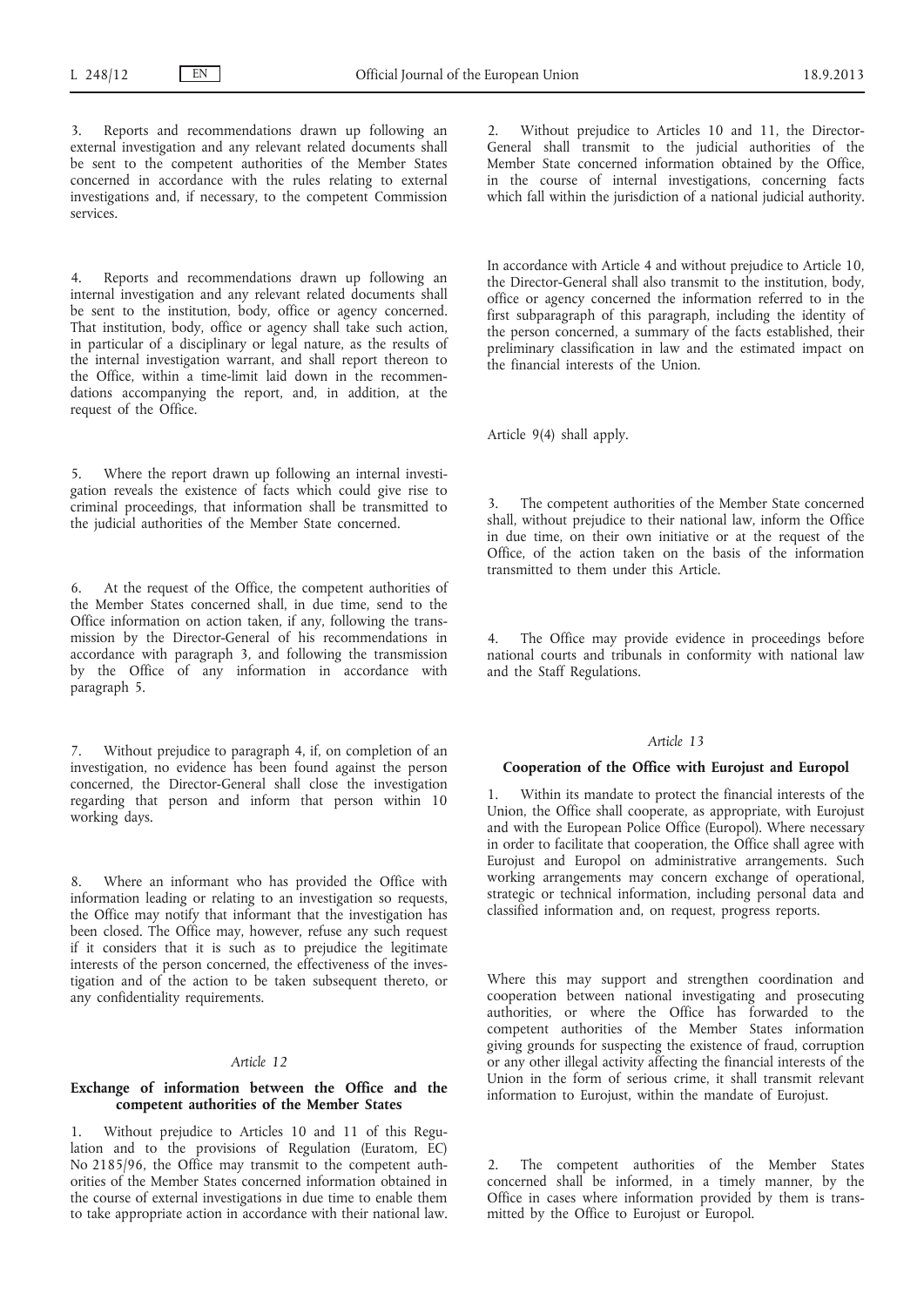### *Article 14*

### **Cooperation with third countries and international organisations**

1. Administrative arrangements may be agreed, as appropriate, by the Office with competent authorities in third countries and with international organisations. The Office shall coordinate its action, as appropriate, with the competent Commission services and with the European External Action Service, in particular before agreeing on such arrangements. Such arrangements may concern exchange of operational, strategic or technical information, including, on request, progress reports.

2. The Office shall inform the competent authorities of the Member States concerned before information provided by them is transmitted by the Office to competent authorities in third countries or to international organisations.

The Office shall keep a record of all transmissions of personal data, including the grounds for such transmissions, in accordance with Regulation (EC) No 45/2001.

### *Article 15*

#### **Supervisory Committee**

1. The Supervisory Committee shall regularly monitor the implementation by the Office of its investigative function, in order to reinforce the Office's independence in the proper exercise of the competences conferred upon it by this Regulation.

The Supervisory Committee shall in particular monitor developments concerning the application of procedural guarantees and the duration of investigations in the light of the information supplied by the Director-General in accordance with Article  $7(\overrightarrow{8})$ .

The Supervisory Committee shall address to the Director-General opinions, including where appropriate, recommendations on, inter alia, the resources needed to carry out the investigative function of the Office, on the investigative priorities of the Office and on the duration of investigations. Those opinions may be delivered on its own initiative, at the request of the Director-General or at the request of an institution, body, office or agency, without however interfering with the conduct of investigations in progress.

The institutions, bodies, offices or agencies shall be provided with a copy of opinions delivered pursuant to the third subparagraph.

In duly justified situations, the Supervisory Committee may ask the Office for additional information on investigations, including reports and recommendations on closed investigations, without however interfering with the conduct of investigations in progress.

2. The Supervisory Committee shall be composed of five independent members having experience in senior judicial or investigative functions or comparable functions relating to the areas of activity of the Office. They shall be appointed by common accord of the European Parliament, the Council and the Commission.

The decision appointing the members of the Supervisory Committee shall also include a reserve list of potential members to replace members of the Supervisory Committee for the remainder of their term of office in the event of the resignation, death or permanent incapacity of one or more of those members.

3. The term of office of members of the Supervisory Committee shall be five years and shall not be renewable. Three and two members shall be replaced alternately in order to preserve the Supervisory Committee's expertise.

4. On expiry of their term of office, members of the Supervisory Committee shall remain in office until they are replaced.

5. If a member of the Supervisory Committee ceases to fulfil the conditions governing the performance of his duties, or if he has been found guilty of serious misconduct, the European Parliament, the Council and the Commission may, by common accord, relieve him of his duties.

6. In accordance with the applicable Commission rules, members of the Supervisory Committee shall receive a daily allowance and shall be reimbursed for expenses incurred by them in the course of their duties.

7. In carrying out their duties, the members of the Supervisory Committee shall neither seek nor take instructions from any government or any institution, body, office or agency.

8. The Supervisory Committee shall appoint its chair. It shall adopt its own rules of procedure, which shall, before adoption, be submitted to the European Parliament, the Council, the Commission and the European Data Protection Supervisor for information. Meetings of the Supervisory Committee shall be convened on the initiative of its chair or the Director-General. It shall hold at least 10 meetings per year. The Supervisory Committee shall take its decisions by a majority of its component members. Its secretariat shall be provided by the Office, in close consultation with the Supervisory Committee.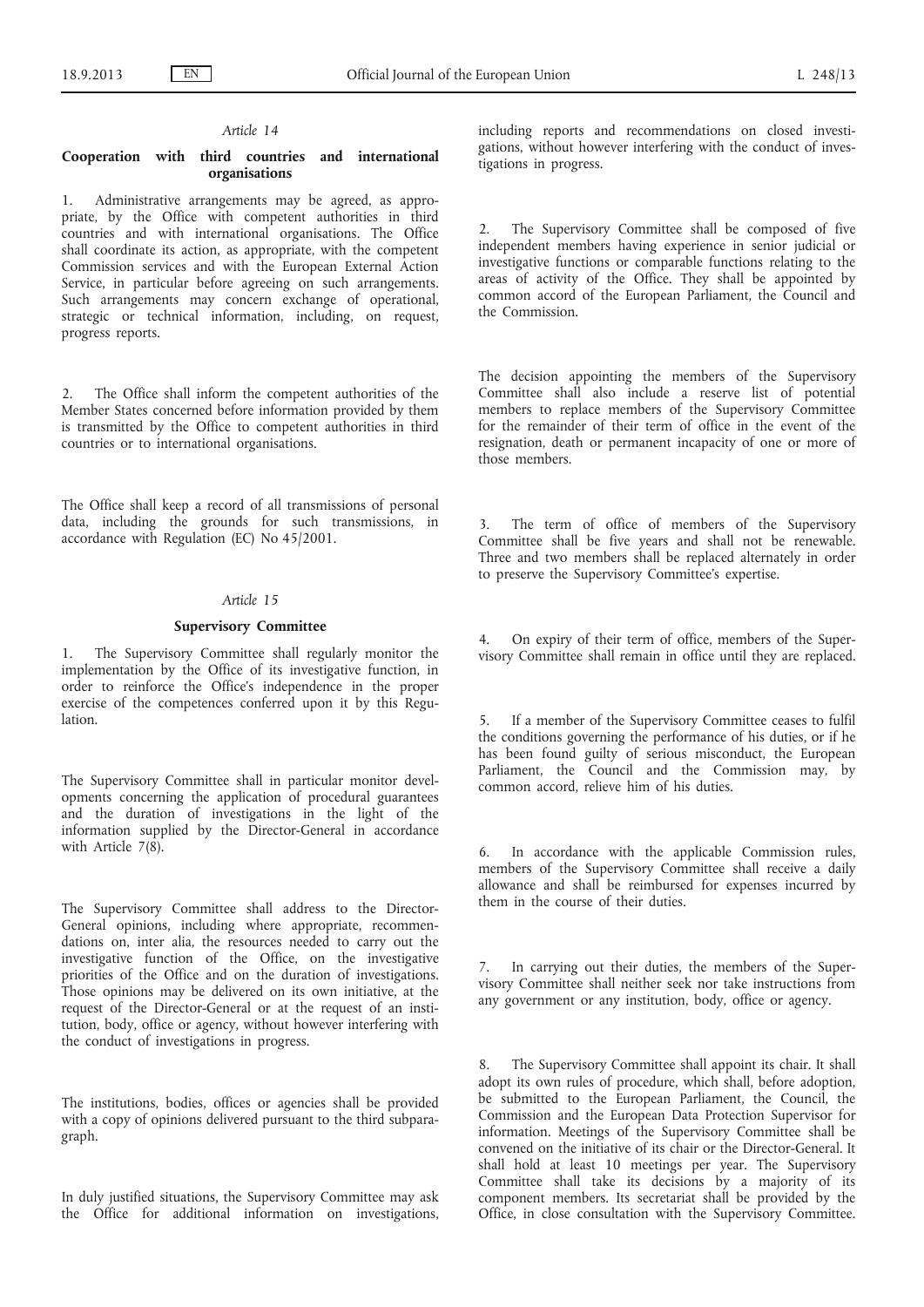The Supervisory Committee shall adopt at least one report on its activities per year, covering in particular the assessment of the Office's independence, the application of procedural guarantees and the duration of investigations. Those reports shall be sent to the European Parliament, the Council, the Commission and the Court of Auditors.

The Supervisory Committee may submit reports to the European Parliament, the Council, the Commission and the Court of Auditors on the results of the Office's investigations and the action taken on the basis of those results.

### *Article 16*

### **Exchange of views with the institutions**

1. The European Parliament, the Council and the Commission shall once a year meet the Director-General for an exchange of views at political level to discuss the Office's policy relating to methods of preventing and combating fraud, corruption or any other illegal activity affecting the financial interests of the Union. The Supervisory Committee shall participate in the exchange of views. Representatives of the Court of Auditors, Eurojust and/or Europol may be invited to attend on an ad hoc basis upon request of the European Parliament, the Council, the Commission, the Director-General or the Supervisory Committee.

2. The exchange of views may relate to:

- (a) the strategic priorities for the Office's investigation policies;
- (b) the opinions and activity reports of the Supervisory Committee provided for under Article 15;
- (c) the reports of the Director-General under Article 17(4) and, as appropriate, any other reports by the institutions relating to the mandate of the Office;
- (d) the framework of the relations between the Office and the institutions, bodies, offices and agencies;
- (e) the framework of the relations between the Office and the competent authorities of the Member States;
- (f) the relations between the Office and the competent authorities in third countries as well as international organisations in the framework of the arrangements referred to in this Regulation;
- (g) the effectiveness of the work of the Office with regard to the performance of its mandate.

3. All institutions participating in the exchange of views shall ensure that the exchange of views does not interfere with the conduct of investigations in progress.

The institutions participating in the exchange of views shall take into account in their actions the opinions expressed in that exchange. The Director-General shall provide, in the reports referred to in Article 17(4), information on the actions, if any, taken by the Office.

### *Article 17*

#### **Director-General**

The Office shall be headed by a Director-General. The Director-General shall be appointed by the Commission, in accordance with the procedure specified in paragraph 2. The term of office of the Director-General shall be seven years and shall not be renewable.

2. In order to appoint a new Director-General, the Commission shall publish a call for applications in the *Official Journal of the European Union*. Such publication shall take place at the latest six months before the end of the term of office of the Director-General in office. After a favourable opinion has been given by the Supervisory Committee on the selection procedure applied by the Commission, the Commission shall draw up a list of suitably qualified candidates. After consultation with the European Parliament and the Council, the Commission shall appoint the Director-General.

The Director-General shall neither seek nor take instructions from any government or any institution, body, office or agency in the performance of his duties with regard to the opening and carrying-out of external and internal investigations or to the drafting of reports following such investigations. If the Director-General considers that a measure taken by the Commission calls his independence into question, he shall immediately inform the Supervisory Committee, and shall decide whether to bring an action against the Commission before the Court of Justice.

4. The Director-General shall report regularly to the European Parliament, the Council, the Commission and the Court of Auditors on the findings of investigations carried out by the Office, the action taken and the problems encountered, whilst respecting the confidentiality of the investigations, the legitimate rights of the persons concerned and of informants, and, where appropriate, national law applicable to judicial proceedings.

The Director-General shall each year determine, within the context of the annual management plan, the investigation policy priorities of the Office and shall, prior to their publication, forward them to the Supervisory Committee.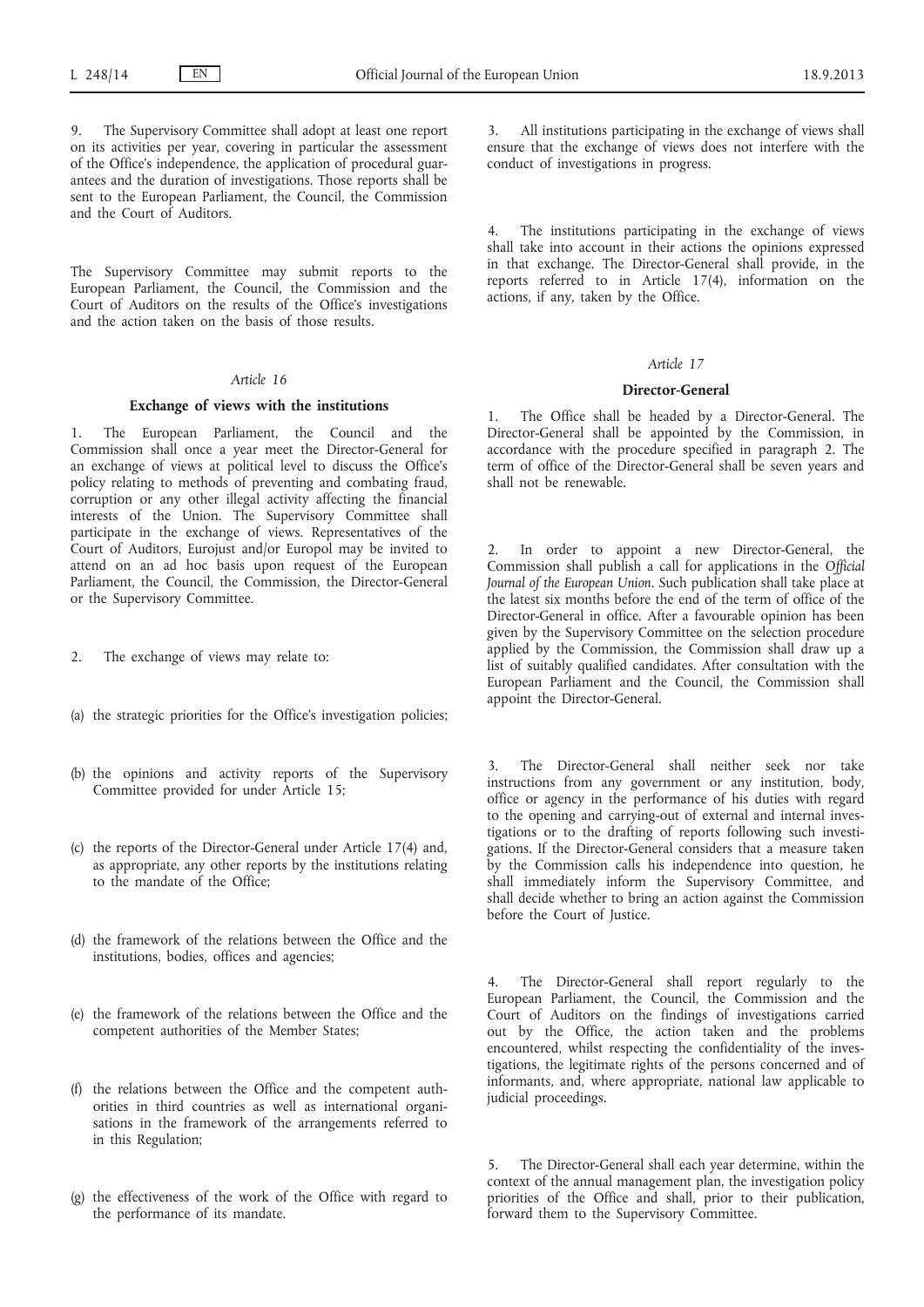The Director-General shall keep the Supervisory Committee periodically informed of the Office's activities, the implementation of its investigative function and the action taken by way of follow-up to investigations.

The Director-General shall inform the Supervisory Committee periodically:

- (a) of cases in which the recommendations made by the Director-General have not been followed;
- (b) of cases in which information has been transmitted to judicial authorities of the Member States;
- (c) on the duration of investigations in accordance with Article 7(8).

6. The Director-General may delegate in writing the exercise of certain of his functions under Article 5, Article 7(2), Article 11(7) and Article 12(2) to one or more members of the staff of the Office, specifying the conditions and limits governing such delegation.

7. The Director-General shall put in place an internal advisory and control procedure, including a legality check, relating, inter alia, to the respect of procedural guarantees and fundamental rights of the persons concerned and of the national law of the Member States concerned, with particular reference to Article 11(2).

8. The Director-General shall adopt guidelines on investigation procedures for the staff of the Office. Those guidelines shall be in accordance with this Regulation and shall cover, inter alia:

(a) the conduct of investigations;

- (b) the procedural guarantees;
- (c) details on the internal advisory and control procedures, including the legality check;
- (d) data protection.

Those guidelines, and any modification thereto, shall be adopted after the Supervisory Committee has been given the opportunity to submit its observations thereon and shall then be transmitted for information to the European Parliament, the Council and

the Commission, and published for information purposes on the Office's website in the official languages of the institutions of the Union.

9. Before imposing any disciplinary penalty on the Director-General, the Commission shall consult the Supervisory Committee.

The imposition of any disciplinary penalty on the Director-General shall be the subject of a reasoned decision, which shall be forwarded for information to the European Parliament, the Council and the Supervisory Committee.

10. Any reference to the 'Director' of the Office in any legal text shall be read as a reference to the Director-General.

### *Article 18*

#### **Financing**

The total appropriations for the Office, including for the Supervisory Committee and its secretariat, shall be entered under a specific budget line within the section of the general budget of the European Union relating to the Commission and shall be set out in detail in an Annex to that section.

The establishment plan of the Office, including the secretariat of the Supervisory Committee, shall be annexed to the establishment plan of the Commission.

### *Article 19*

#### **Evaluation report**

By 2 October 2017, the Commission shall submit to the European Parliament and the Council an evaluation report on the application of this Regulation. That report shall be accompanied by an opinion of the Supervisory Committee and shall state whether there is a need to amend this Regulation.

#### *Article 20*

#### **Repeal**

Regulation (EC) No 1073/1999 and Regulation (Euratom) No 1074/1999 are hereby repealed.

References to the repealed Regulations shall be construed as references to this Regulation and shall be read in accordance with the correlation table set out in Annex II.

### *Article 21*

#### **Entry into force and transitional provisions**

1. This Regulation shall enter into force on the first day of the month following its publication in the *Official Journal of the European Union*.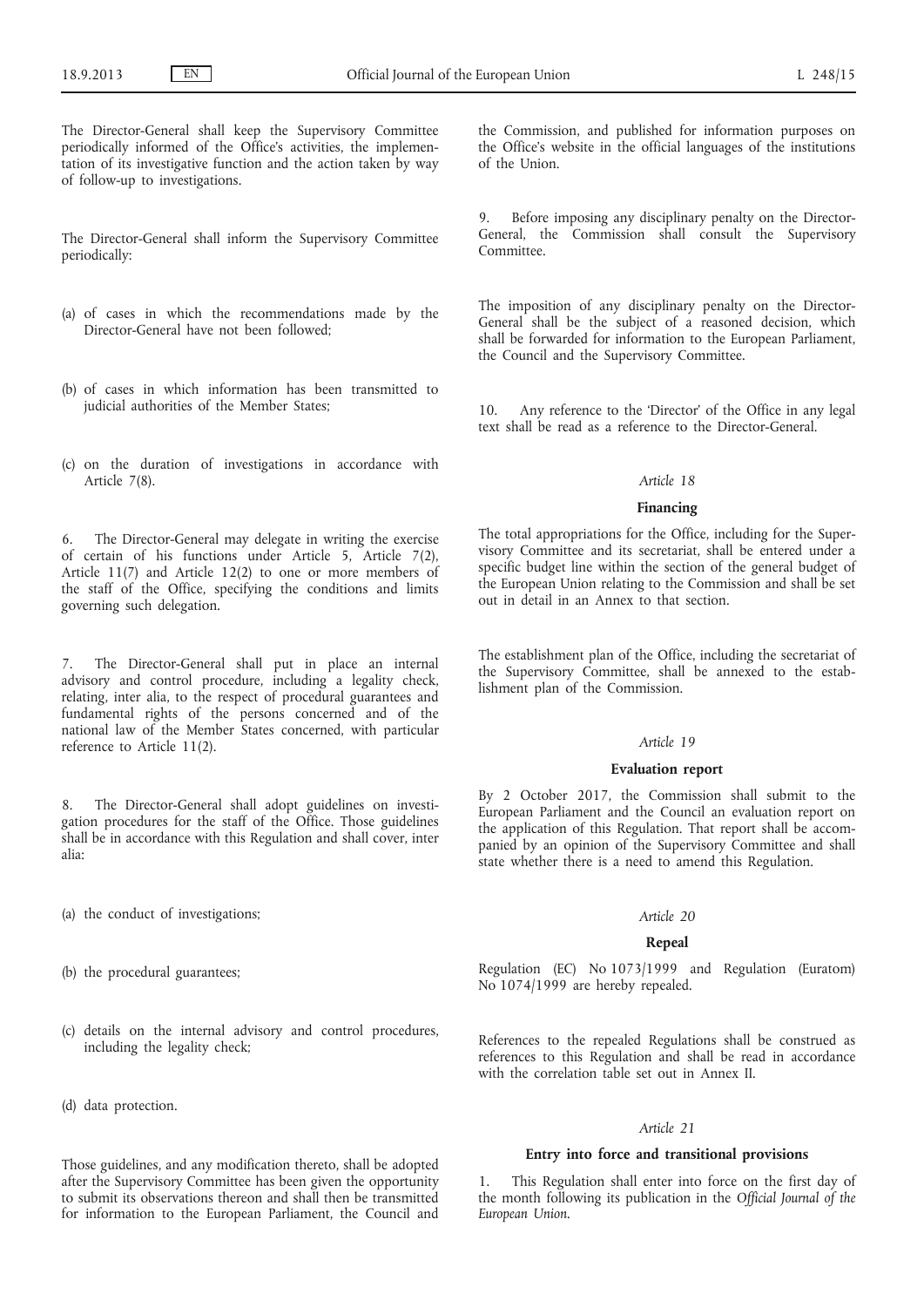2. Article 15(3) shall apply to the duration of the term of office of the members of the Supervisory Committee in office at the date of entry into force of this Regulation. Immediately after the entry into force of this Regulation, the President of the European Parliament shall choose by lot, from amongst the members of the Supervisory Committee, two members whose duties are to end, by way of derogation from the first sentence of Article 15(3), upon expiry of the first 36 months of their term of office. Two new members shall be appointed automatically for a term of office of five years to replace the outgoing members, on the basis and in the order of the list set out in Article 1(2) of Decision 2012/45/EU, Euratom of the European Parliament, the Council and the Commission of 23 January 2012 appointing the members of the Supervisory Committee of the European Anti-Fraud Office (OLAF) (1). Those new members shall be the first two persons whose names appear in that list.

3. The third sentence of Article 17(1) shall apply to the duration of the term of office of the Director-General in office at the date of entry into force of this Regulation.

This Regulation shall be binding in its entirety and directly applicable in all Member States.

Done at Strasbourg, 11 September 2013.

*For the European Parliament The President* M. SCHULZ

*For the Council The President* V. LEŠKEVIČIUS

<sup>(</sup> 1) OJ L 26, 28.1.2012, p. 30.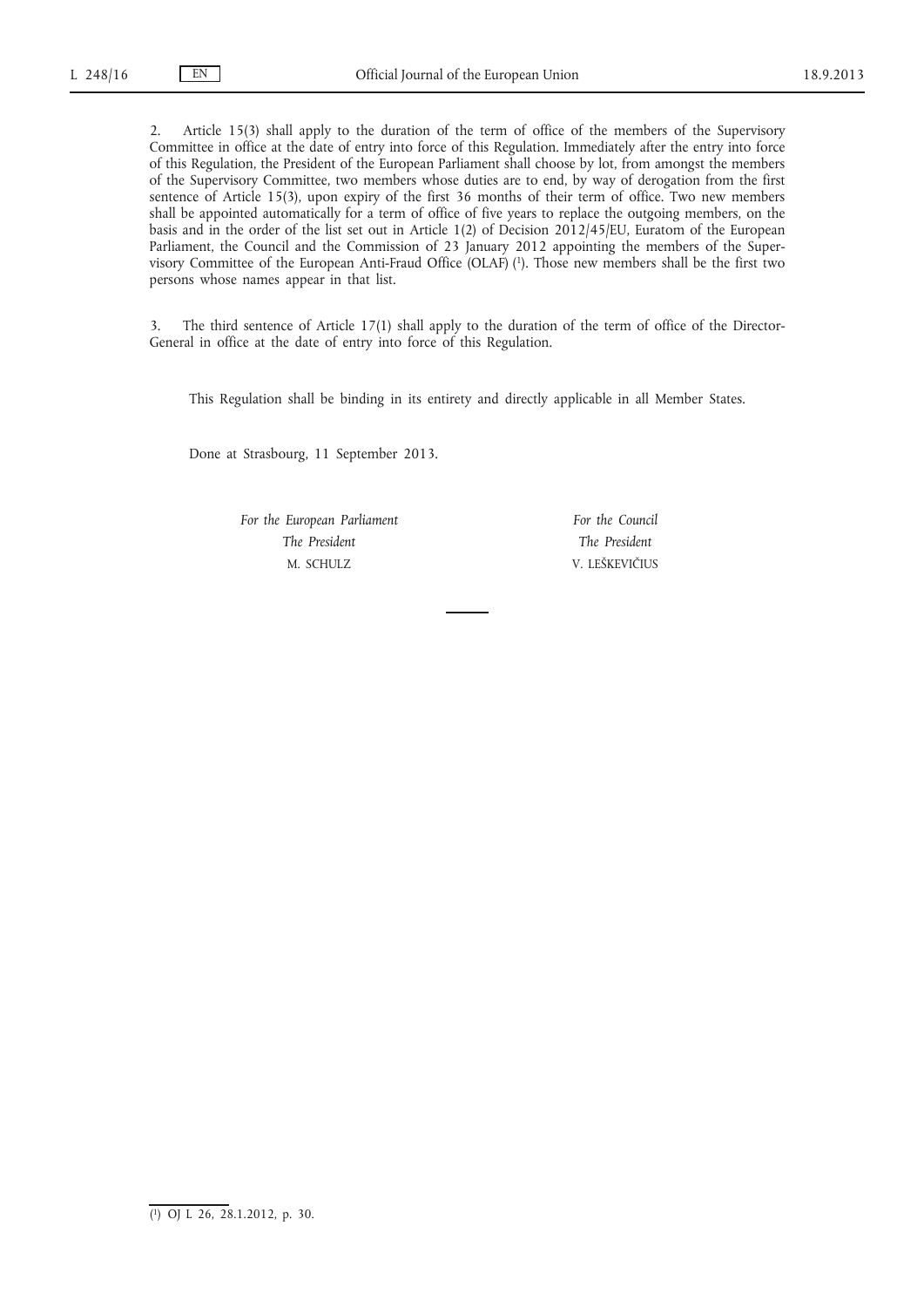# *ANNEX I*

# **REPEALED REGULATIONS (REFERRED TO IN ARTICLE 20)**

Regulation (EC) No 1073/1999 of the European Parliament and of the Council

(OJ L 136, 31.5.1999, p. 1).

Council Regulation (Euratom) No 1074/1999

(OJ L 136, 31.5.1999, p. 8)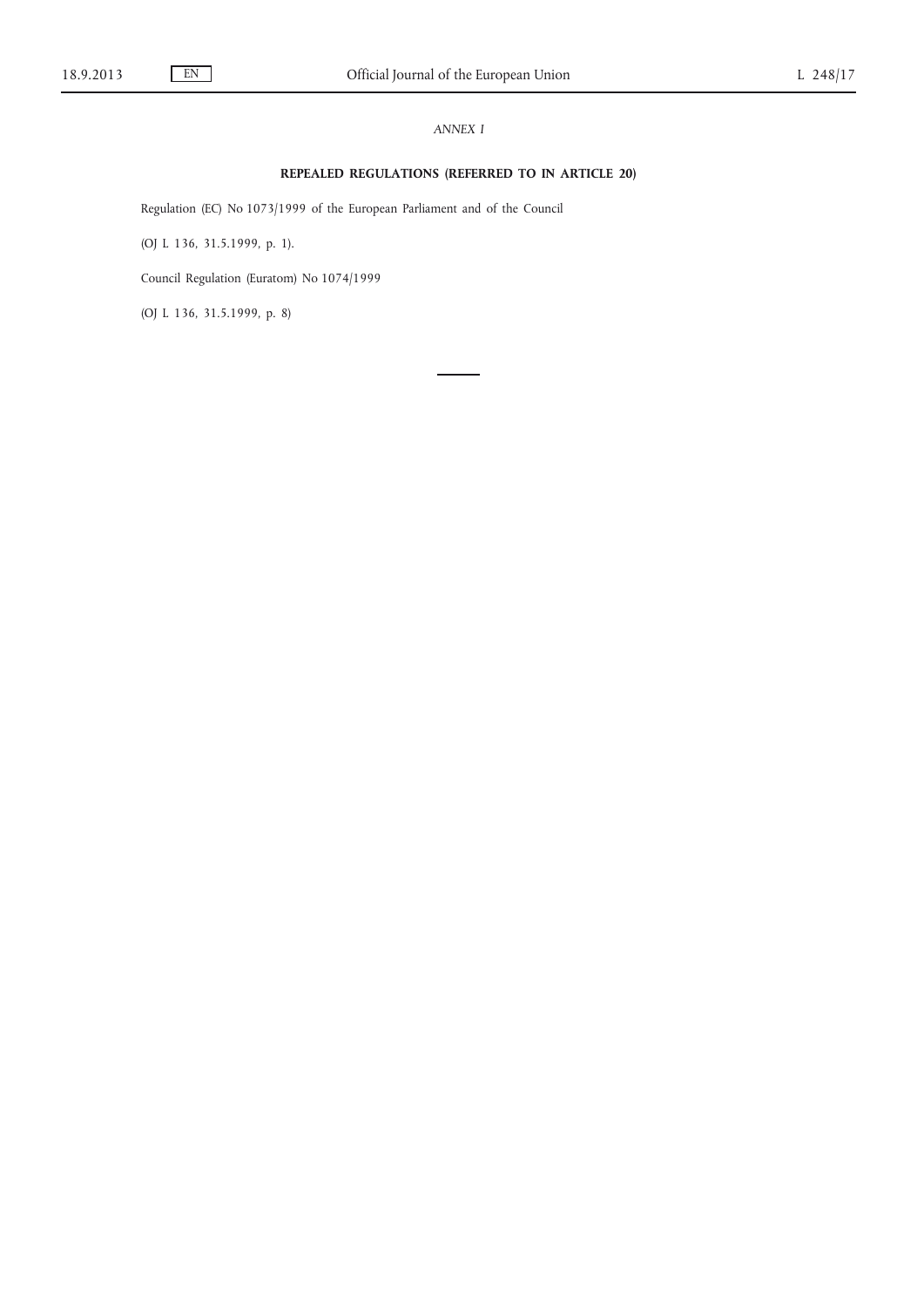# *ANNEX II*

# **CORRELATION TABLE**

| Regulation (EC) No 1073/1999 and Regulation (Euratom)<br>No 1074/1999 | This Regulation                   |
|-----------------------------------------------------------------------|-----------------------------------|
| Article 1(1)                                                          | Article 1(1)                      |
| Article 1(2)                                                          | Article 1(2)                      |
|                                                                       | Article 1(3)                      |
| Article 1(3)                                                          | Article 1(4)                      |
|                                                                       | Article 1(5)                      |
|                                                                       | Article 2, point 1                |
|                                                                       | Article 2, point 2                |
|                                                                       | Article 2, point 3                |
| Article 2                                                             | Article 2, point 4                |
|                                                                       | Article 2, point 5                |
|                                                                       | Article 2, point 6                |
|                                                                       | Article 2, point 7                |
| Article 3, first paragraph                                            | Article 3(1), first subparagraph  |
| Article 3, second paragraph                                           | Article 3(1), second subparagraph |
|                                                                       | Article 3(2)                      |
|                                                                       | Article 3(3), second subparagraph |
|                                                                       | Article 3(3), third subparagraph  |
|                                                                       | Article 3(4)                      |
|                                                                       | Article 3(5)                      |
|                                                                       | Article 3(6)                      |
| Article 4(1), first subparagraph                                      | Article 4(1), first subparagraph  |
| Article 4(1), second subparagraph                                     | Article 4(1), second subparagraph |
| Article 4(2)                                                          | Article 4(2)                      |
| Article 4(3), first subparagraph                                      | Article 4(3)                      |
| Article 4(3), second subparagraph                                     |                                   |
| Article 4(4)                                                          | Article 4(4), first sentence      |
|                                                                       | Article 4(5)                      |
| Article 4(5), first subparagraph                                      | Article 4(6), first subparagraph  |
|                                                                       | Article 4(6), second subparagraph |
| Article 4(5), second subparagraph                                     | Article 4(6), third subparagraph  |
| Article 4(6), point (a)                                               | Article 4(7)                      |
| Article 4(6), point (b)                                               |                                   |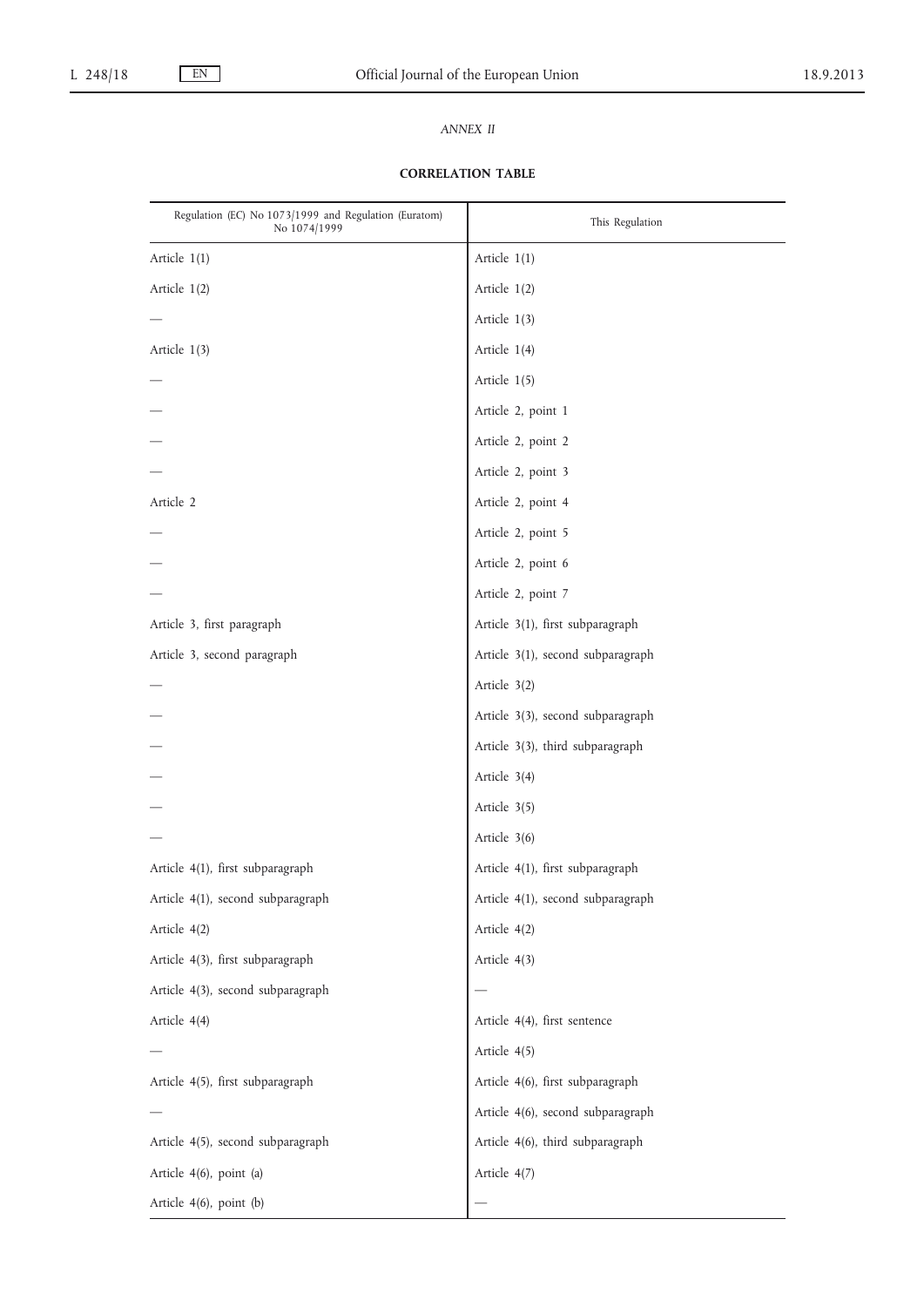| Regulation (EC) No 1073/1999 and Regulation (Euratom)<br>No 1074/1999 | This Regulation                    |
|-----------------------------------------------------------------------|------------------------------------|
|                                                                       | Article 4(8)                       |
|                                                                       | Article 5(1)                       |
| Article 5, first paragraph                                            | Article 5(2), first subparagraph   |
| Article 5, second paragraph                                           | Article 5(2), second subparagraph  |
|                                                                       | Article 5(3)                       |
|                                                                       | Article 5(4)                       |
|                                                                       | Article 5(5)                       |
|                                                                       | Article 5(6)                       |
|                                                                       | Article 6                          |
| Article 6(1)                                                          | Article 7(1)                       |
| Article 6(2)                                                          | Article 7(2), first sentence       |
| Article 6(3)                                                          | Article 7(2), second sentence      |
| Article 6(4)                                                          | Article 3(3), first subparagraph   |
|                                                                       | Article 7(4)                       |
| Article 6(5)                                                          | Article 7(5)                       |
| Article 6(6)                                                          | Article 7(3)                       |
|                                                                       | Article 7(6)                       |
|                                                                       | Article 7(7)                       |
|                                                                       | Article 7(8)                       |
| Article $7(1)$                                                        | Article 8(1)                       |
| Article 7(2)                                                          | Article 8(2)                       |
| Article 7(3)                                                          | Article 8(3)                       |
|                                                                       | Article 9                          |
| Article 8(1)                                                          | Article 10(1)                      |
| Article 8(2), first subparagraph                                      | Article 10(2)                      |
| Article 8(2), second subparagraph                                     |                                    |
| Article 8(3)                                                          |                                    |
| Article 8(4)                                                          |                                    |
|                                                                       | Article 10(4)                      |
|                                                                       | Article 10(5)                      |
| Article 9(1)                                                          | Article 11(1), first subparagraph  |
|                                                                       | Article 11(1), second subparagraph |
| Article 9(2)                                                          | Article 11(2)                      |
| Article 9(3)                                                          | Article 11(3)                      |
| Article 9(4)                                                          | Article 11(4)                      |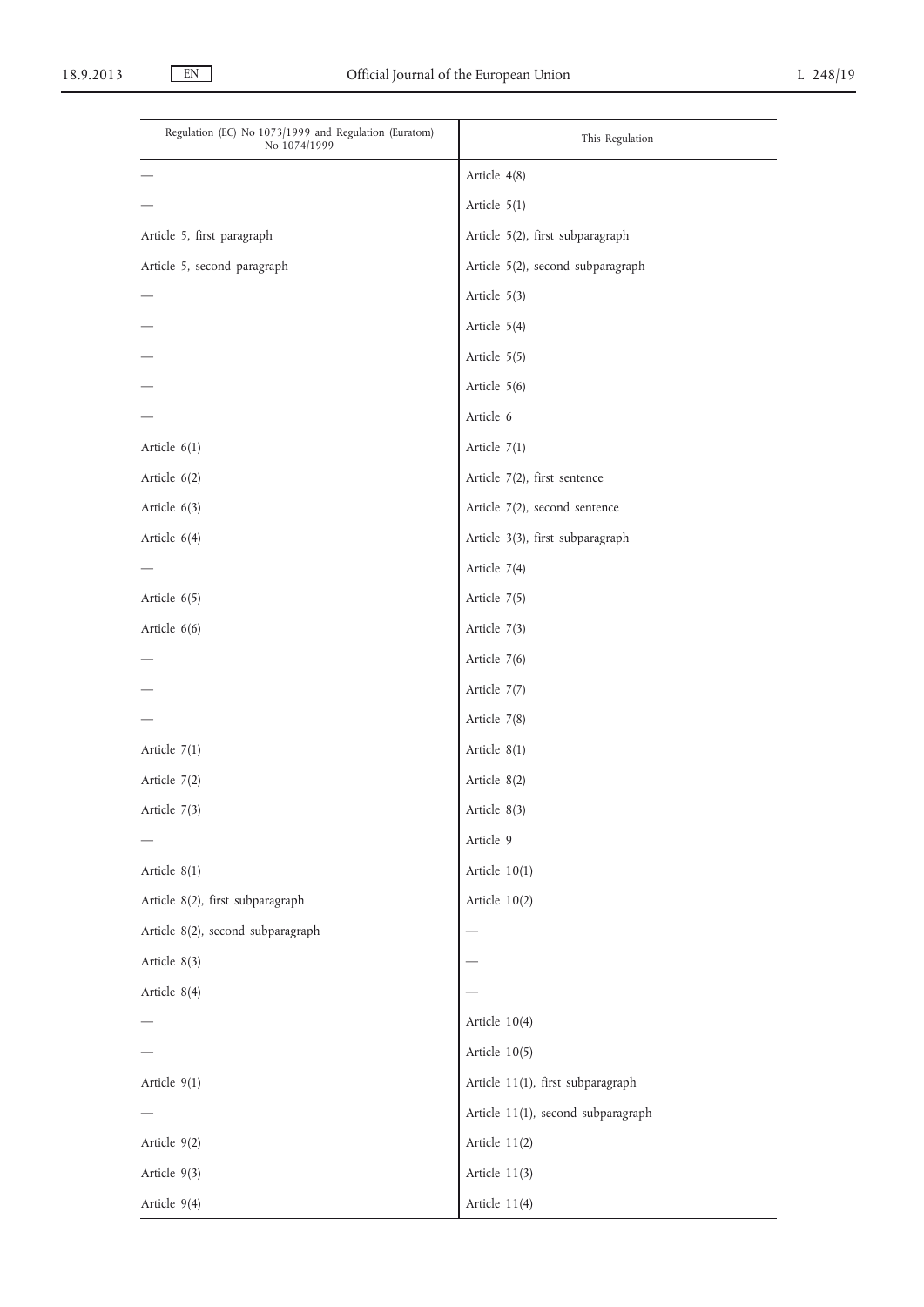| Regulation (EC) No 1073/1999 and Regulation (Euratom)<br>No 1074/1999 | This Regulation                    |
|-----------------------------------------------------------------------|------------------------------------|
|                                                                       | Article 11(5)                      |
|                                                                       | Article 11(6)                      |
|                                                                       | Article $11(7)$                    |
|                                                                       | Article 11(8)                      |
| Article 10(1)                                                         | Article 12(1)                      |
| Article 10(2)                                                         | Article 12(2), first subparagraph  |
|                                                                       | Article 12(2), second subparagraph |
|                                                                       | Article 12(2), third subparagraph  |
| Article 10(3)                                                         | Article 4(4), second sentence      |
|                                                                       | Article 12(3)                      |
|                                                                       | Article 12(4)                      |
|                                                                       | Article 13                         |
|                                                                       | Article 14                         |
| Article 11(1), first subparagraph                                     | Article 15(1), first subparagraph  |
|                                                                       | Article 15(1), second subparagraph |
| Article 11(1), second subparagraph                                    | Article 15(1), third subparagraph  |
|                                                                       | Article 15(1), fourth subparagraph |
|                                                                       | Article 15(1), fifth subparagraph  |
| Article 11(2)                                                         | Article 15(2), first subparagraph  |
|                                                                       | Article 15(2), second subparagraph |
| Article 11(3)                                                         | Article 15(3)                      |
| Article 11(4)                                                         | Article 15(4)                      |
|                                                                       | Article 15(5)                      |
|                                                                       | Article 15(6)                      |
| Article 11(5)                                                         | Article 15(7)                      |
| Article 11(6)                                                         | Article 15(8)                      |
| Article 11(7)                                                         | Article 17(5), third subparagraph  |
| Article 11(8)                                                         | Article 15(9)                      |
|                                                                       | Article 16                         |
| Article 12(1)                                                         | Article 17(1)                      |
| Article 12(2)                                                         | Article 17(2)                      |
| Article 12(3), first subparagraph                                     | Article 17(3)                      |
| Article 12(3), second subparagraph                                    | Article 17(4)                      |
| Article 12(3), third subparagraph                                     | Article 10(3)                      |
|                                                                       | Article 17(5), first subparagraph  |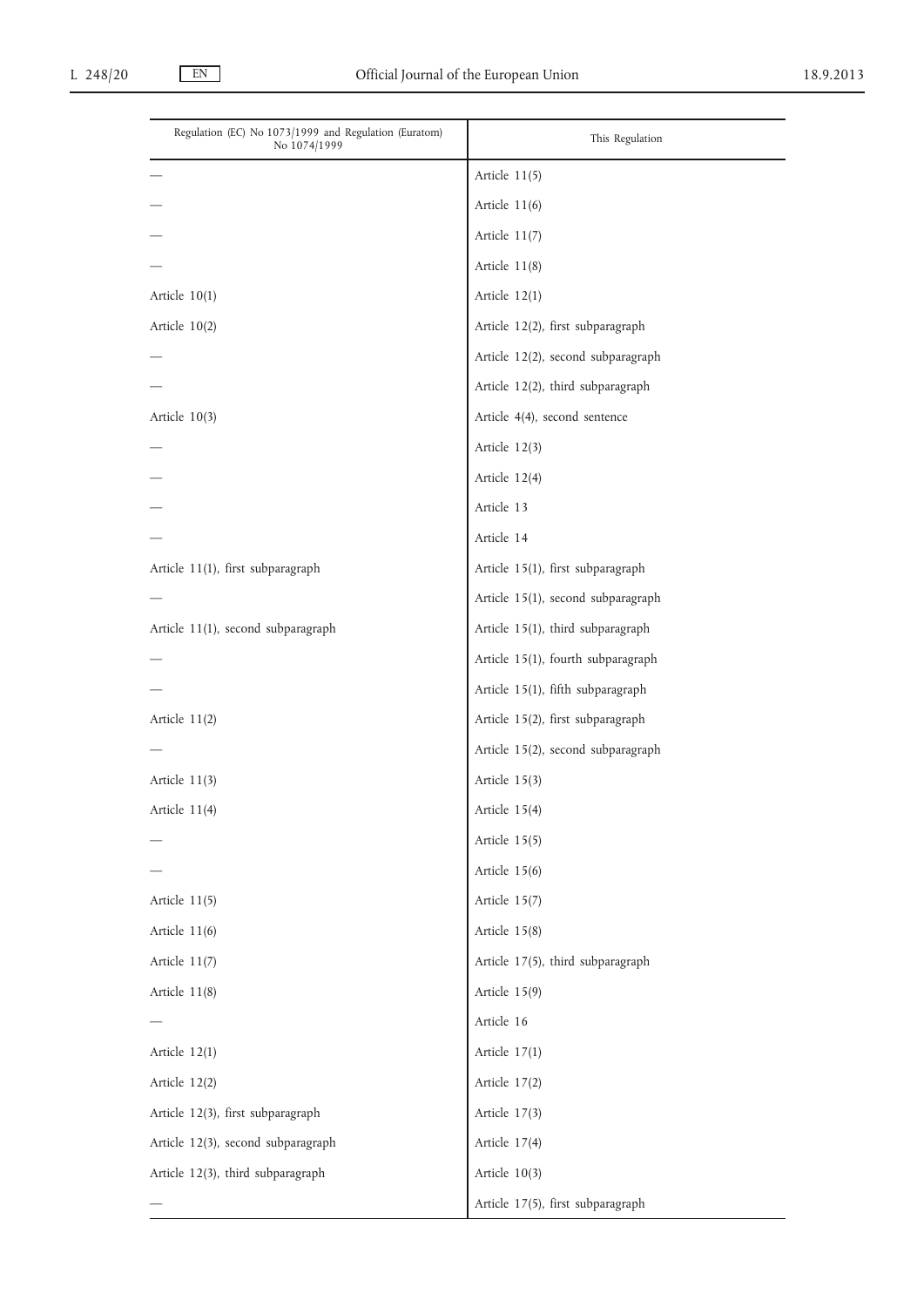| Regulation (EC) No 1073/1999 and Regulation (Euratom)<br>No 1074/1999 | This Regulation                    |
|-----------------------------------------------------------------------|------------------------------------|
|                                                                       | Article 17(5), second subparagraph |
|                                                                       | Article 17(6)                      |
|                                                                       | Article 17(7)                      |
|                                                                       | Article 17(8)                      |
| Article 12(4), first sentence                                         | Article 17(9), first subparagraph  |
| Article 12(4), second sentence                                        | Article 17(9), second subparagraph |
|                                                                       | Article 17(10)                     |
| Article 13                                                            | Article 18                         |
| Article 14                                                            |                                    |
| Article 15                                                            | Article 19                         |
|                                                                       | Article 20                         |
| Article 16                                                            | Article $21(1)$                    |
|                                                                       | Article 21(2)                      |
|                                                                       | Article 21(3)                      |
|                                                                       | Annex I                            |
|                                                                       | Annex II                           |